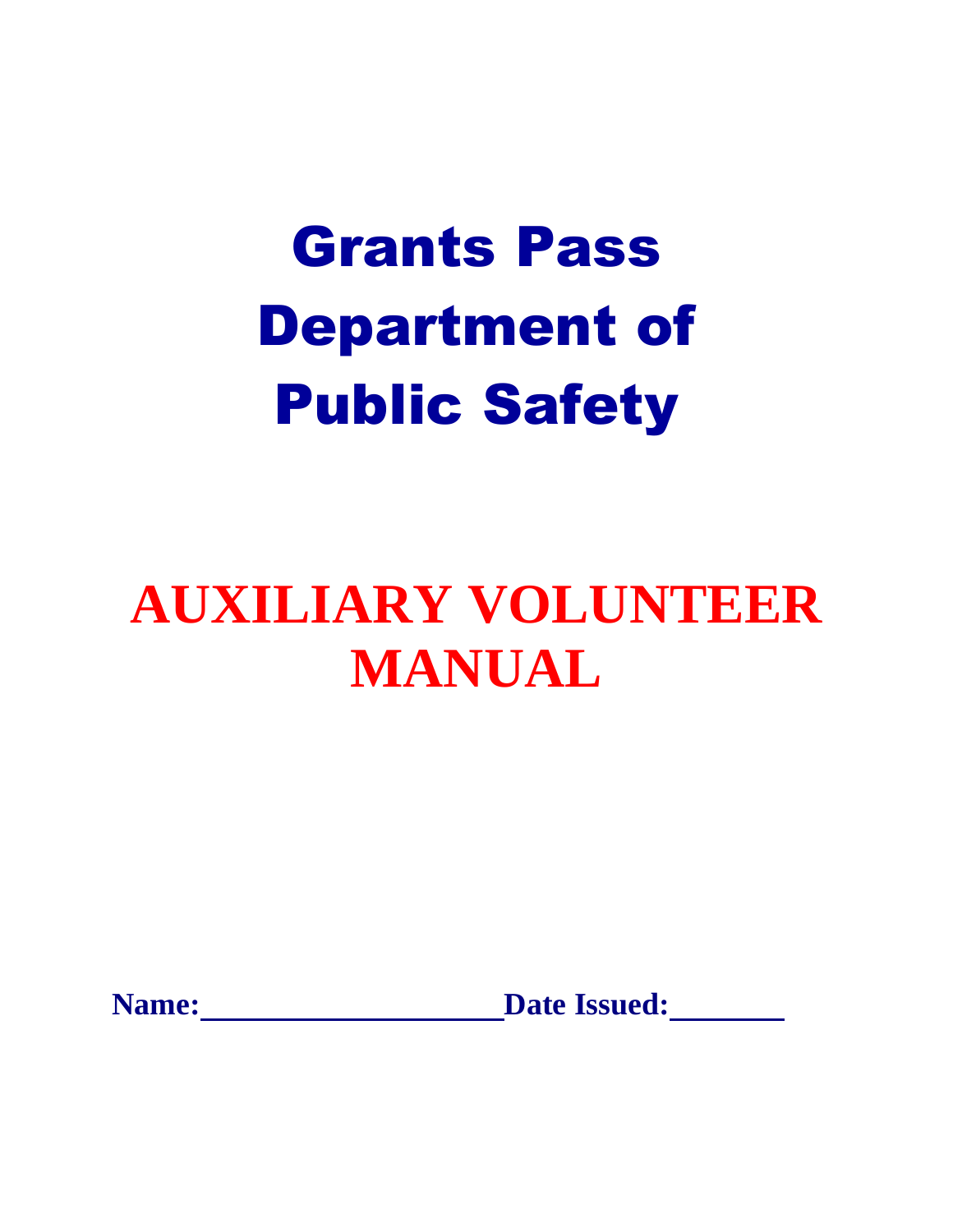#### **AUXILIARY VOLUNTEER MANUAL**

#### **TABLE OF CONTENTS**

| <b>Introduction</b>                                  | Page 3     |  |
|------------------------------------------------------|------------|--|
| <b>Department Mission, Purpose, Core Values</b>      | Page 4     |  |
| <b>What is Auxiliary</b>                             | Page 5     |  |
| <b>Auxiliary Mission</b>                             | Page 5     |  |
| <b>Purpose of Auxiliary Program</b>                  | Page 5 - 6 |  |
| <b>Program Operations</b>                            | Page 6     |  |
| <b>Application Process</b><br>$\bullet$              | Page 6     |  |
| <b>Interviewing Applicants</b><br>$\bullet$          | Page 7     |  |
| <b>Screening Applicants</b><br>$\bullet$             | Page 8-8   |  |
| <b>Supervision and Coordination of Volunteers</b>    | Page 8     |  |
| <b>Procedures</b>                                    | Page 9     |  |
| Orientation<br>$\bullet$                             | Page 9     |  |
| Oath of Honor<br>$\bullet$                           | Page 9     |  |
| <b>Training</b><br>$\bullet$                         | Page 9-10  |  |
| <b>Building Rules and Dress Code</b><br>$\bullet$    | Page 10-11 |  |
| Chain of Command/Organizational Chart<br>$\bullet$   | Page 11-12 |  |
| <b>Conflict of Orders</b><br>$\bullet$               | Page 12    |  |
| <b>Volunteer Information</b>                         | Page 12    |  |
| Role as a Volunteer<br>$\bullet$                     | Page 12-13 |  |
| <b>Requesting Volunteers in a Unit</b><br>$\bullet$  | Page 13    |  |
| Guidance for volunteers and Supervisors<br>$\bullet$ | Page 13-14 |  |
| <b>Volunteer Duties</b><br>$\bullet$                 | Page 14    |  |
| <b>Terminations</b><br>$\bullet$                     | Page 14    |  |
| Leaves of Absence and Resignation                    | Page 15    |  |
| <b>Evaluation of the Program</b>                     | Page 15    |  |
| Recognition                                          | Page 15-16 |  |
| <b>Recognition-Certificates-Awards</b>               | Page 16-17 |  |
| <b>Assignment Descriptions</b>                       | Page 17    |  |
| <b>Assignment Descriptions for Volunteers</b>        | Page 18    |  |

#### **APPENDIX**

| <b>Volunteer Agreement</b>                      | Page 19    |
|-------------------------------------------------|------------|
| <b>Guidelines of Conduct</b>                    | Page 20-21 |
| <b>Termination Information</b>                  | Page 22    |
| <b>Discipline Process</b>                       | Page 23    |
| Confidentiality                                 | Page 24    |
| Agreement Including Release and Indemnification | Page 25    |
| <b>IACP Oath of Honor</b> Form                  | Page 26    |
| <b>Activity &amp; Time Reports</b>              | Page 27    |
| <b>General Order and Manual Signoff Form</b>    | Page 28    |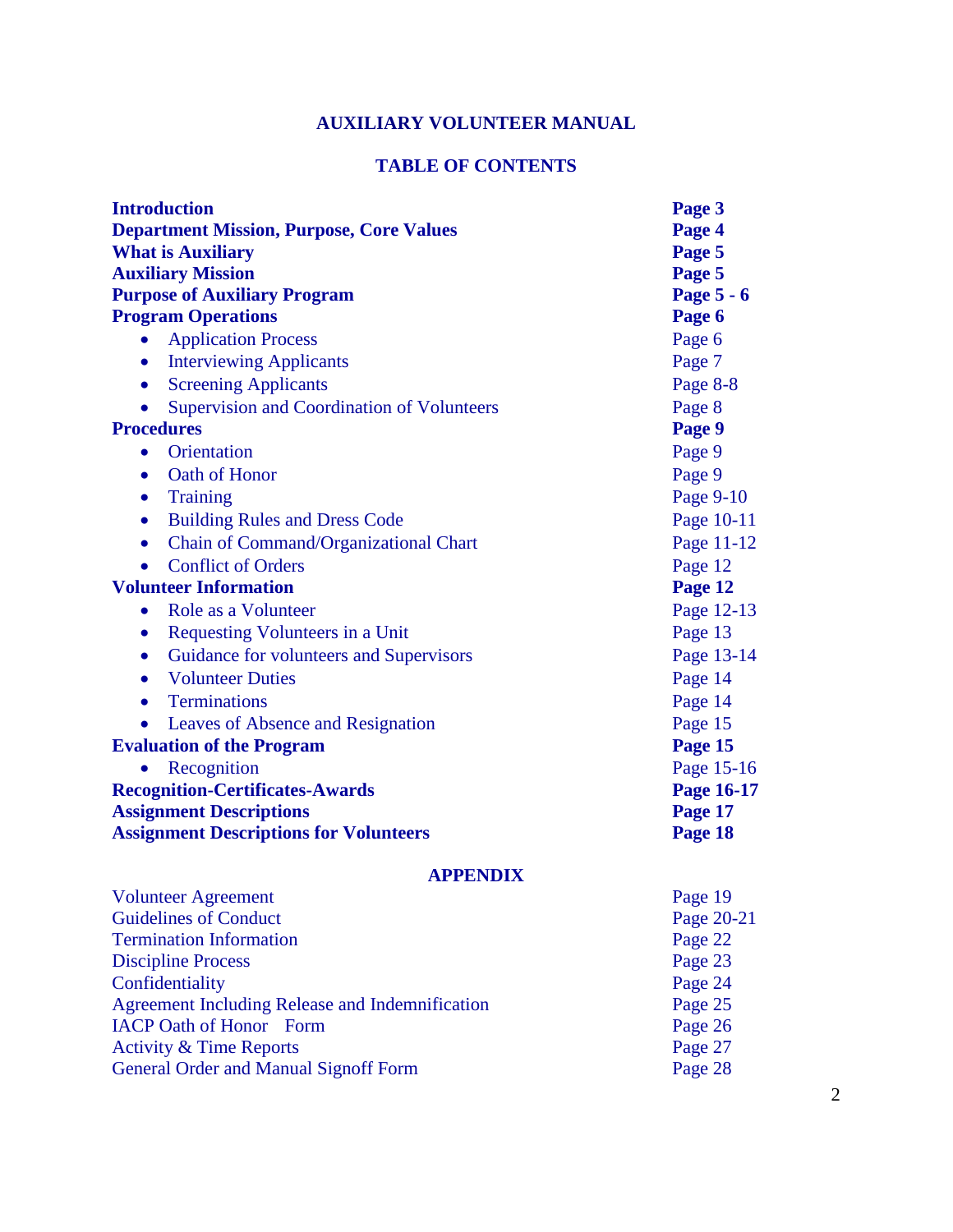## **INTRODUCTION**

This manual is published for the assistance and guidance of the members of the Grants Pass Department of Public Safety Auxiliary. At any time for the good of the service, these rules and procedures may be amended, revoked, or added to, as circumstances require. It is apparent that rules of procedure cannot be established which will embrace all possible situations which may arise in an organization such as ours. Some matters must necessarily be left to the discretion and sound judgment of the individual.

Discretion can be defined as prudence; the ability to govern and discipline one's activities by the use of reason. Discretion includes many concepts such as skill and judgment in the use of resources, the ability to make decisions or the latitude of choice, wisdom, experience, training, law, and Department rules and regulations, policy and procedure.

Members of the Grants Pass Department of Public Safety Auxiliary are encouraged to exercise discretion when dealing with their many duties. One's discretion is also limited by these factors. Auxiliary members must correctly interpret the law, directives, department rules and regulations, or supervisory/command direction.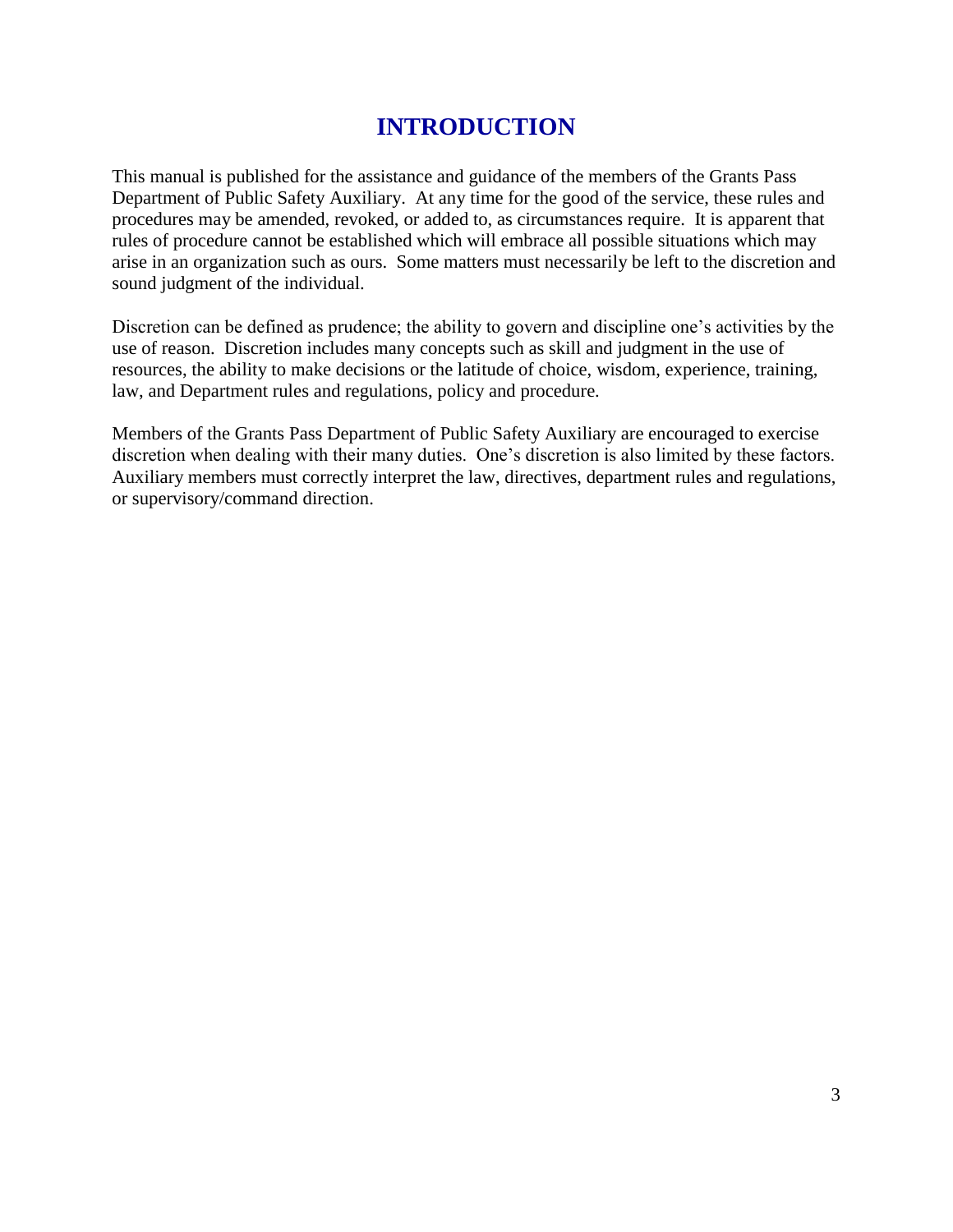## **GRANTS PASS DEPARTMENT OF PUBLIC SAFETY MISSION, PURPOSE, AND CORE VALUES**

The Grants Pass Department of Public Safety mission, purpose and core values support the overall Grants Pass City Council goal of **"Living in Grants Pass Feels Safe and is Safe."**

#### **MISSION STATEMENT:**

*"Keeping Grants Pass Safe"* reflects Grants Pass Department of Public Safety commitment to provide a safe environment for our community through delivery of professional police, fire, and public safety support services.

#### **ORGANIZATIONAL PURPOSE:**

We strive to provide high quality, courteous, caring, cost effective, innovative and responsive customer service to the residents and visitors of the City of Grants Pass.

We strive to provide a highly trained, properly equipped, well managed and unified work force by providing a rewarding, positive and healthy environment for the long term success of all employees.

We are committed to responding to our community's needs, expectations and desires by listening and involving members of the community in the services provided through the use of volunteers, citizen action efforts and opportunities for public comment.

#### **ORGANIZATIONAL CORE VALUES:**

**Integrity:** *To be morally sound, honest, and free from corruption – We Do the Right Thing!* 

**Professionalism:** *To conduct and carry ourselves responsibly as respected public servants – We Pursue Excellence!*

**Teamwork:** *To achieve organizational effectiveness and efficiency – We Work Together!*

**Service:** *To serve as guardians of our community's health and safety –We Earn the Right to Serve!*

**Leadership:** *To set the standard on and off duty – We Lead By Example!*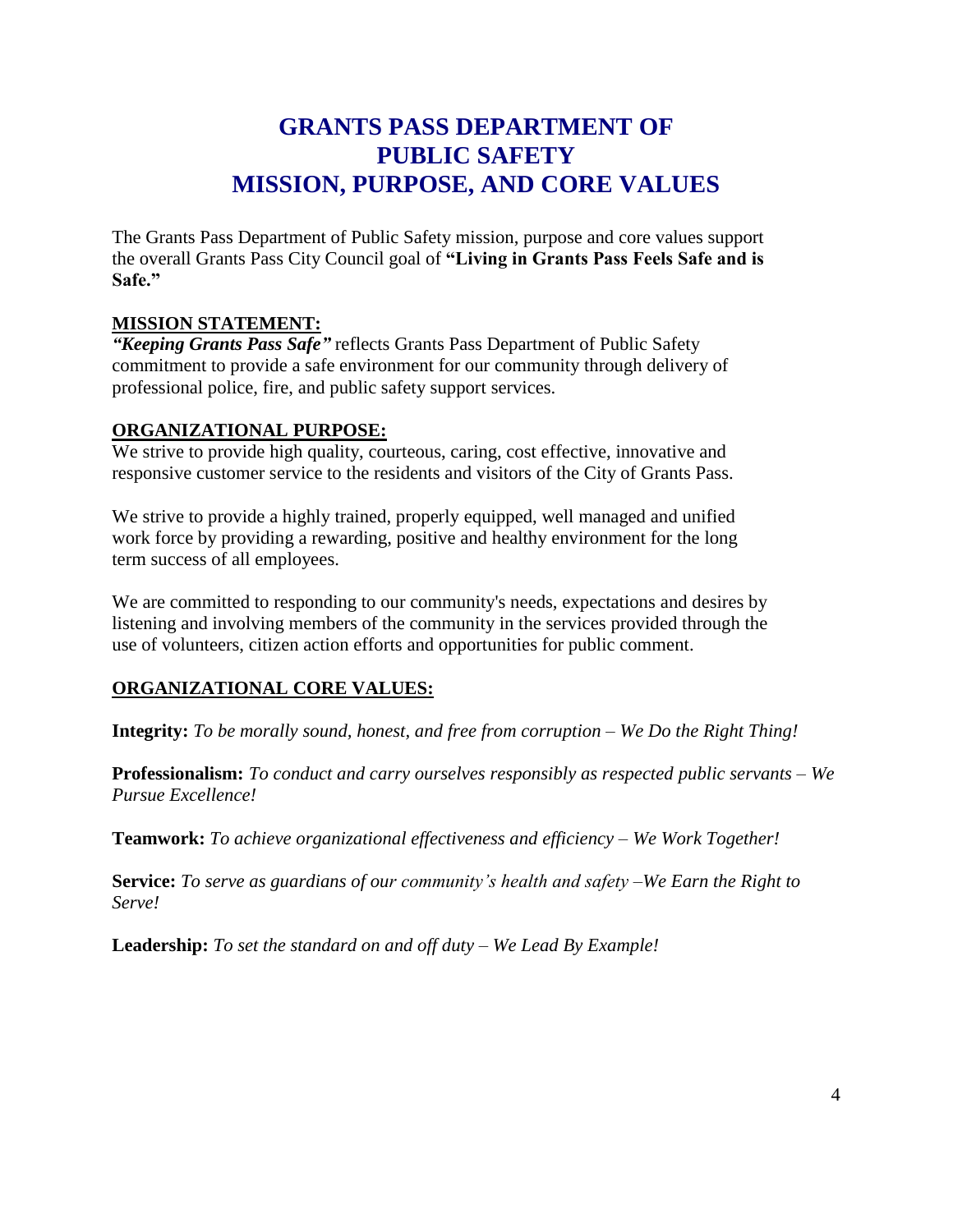## **WHAT IS THE GRANTS PASS DEPARTMENT OF PUBLIC SAFETY AUXILIARY VOLUNTEERS?**

The Grants Pass Department of Public Safety formed a volunteer group in 1993 to assist with handicap parking enforcement. The unit became known as the "Auxiliary". This small group of dedicated volunteers were very successful in their efforts to educate the public regarding the many issues that persons with disabilities face. In addition to education and enforcement, the Auxiliary were ambassadors for the department in regards to public relations.

The Auxiliary program is designed to address the increasing demands on our public safety department. Society is at a time when public safety's limited resources are being stretched even further and we have turned to civilian volunteers to assist public safety officers on the front lines and behind the scenes; working to make communities safer. The Grants Pass Department of Public Safety Auxiliary Volunteers is a locally driven program that allows community members to offer their time and talents to their local public safety department.

## **GRANTS PASS DEPARTMENT OF PUBLIC SAFETY AUXILIARY VOLUNTEERS MISSION STATEMENT**

The Grants Pass Department of Public Safety is an organization committed to a partnership with the Grants Pass community, with an entrusted fundamental duty to represent and defend the deeply held values of our community. The primary motivation of the Auxiliary program is community service, through performance of duty, by way of the public trust granted to the volunteers as members of the police department. The Auxiliary program is composed of valueoriented citizen volunteers, dedicated to building the partnership between the Grants Pass community and the Grants Pass Department of Public Safety.

An essential mission of the Grants Pass Department of Public Safety Auxiliary program is to serve as a volunteer support service to the Grants Pass Department of Public Safety, enhancing the effectiveness of community policing through the provision of administrative, and support services.

## **THE PURPOSE OF THE AUXILIARY PROGRAM**

The Grants Pass Department of Public Safety has addressed two core components, community policing, community partnerships and problem solving through development of a program of trained citizens actively assisting officers. This is not a sworn reserve officer or auxiliary program. *It is a unique partnership with citizens who are willing to volunteer their time in assistance of officers.*

There are at least three tangible results that can be expected from the development of our Auxiliary program.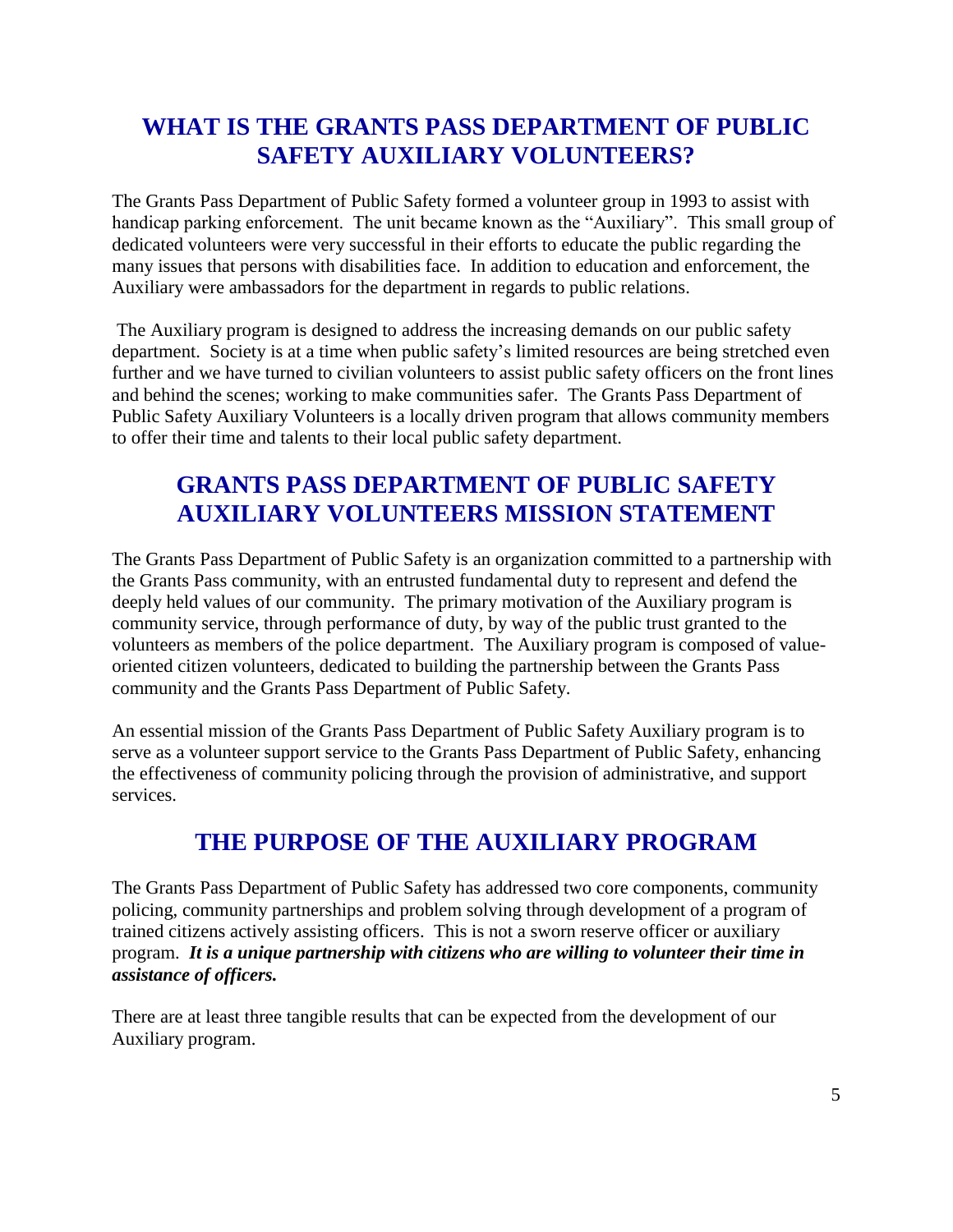- 1. Citizen volunteers who, after training can relieve officers of routine tasks, both clerical and professional, in addition, allow officers to focus resources on more urgent public safety and community needs. This will free staff's time, increases work productivity and allows them to focus on where their skills can be best utilized.
- 2. A stronger bridge of understanding and communication with the community and community leaders. The Auxiliary program provides a comfortable, non-threatening, resource to the community, providing direct assistance to citizens who often feel their needs or questions are too trivial, and are reluctant to contact the Police Department. The volunteers become a powerful and respected voice in our community.
- 3. Grants Pass Department of Public Safety employees benefit from the diversity of working closely with citizens, and will turn to them as a community and a personal resource, recognizing that these volunteers are citizens, but respecting the fact that they also understand the stress and difficulties of law enforcement as well.

Volunteers are not new to police work or the criminal justice system. Grants Pass citizens have a long history of donating time and talent in order to extend the resources or increase the services of the Grants Pass Department of Public Safety. They have served as reserve police officers, community service officers, chaplains and as volunteer fire fighters. Without their help, many valuable tasks would not be accomplished. The Grants Pass Department of Public Safety Auxiliary program was established to more effectively utilize this community support. The program not only ensures volunteers will have the best opportunity to work where they and the department benefit most, but to increase opportunities for citizens to help shape the organizational culture to reflect the community.

Citizens volunteering to work in the department not only benefit department service delivery, they also gain an opportunity to both learn about police functions and contribute part of themselves to the organization which serves the Grants Pass community. The result is growth in citizen understanding and support of the public safety department as well as greater understanding and appreciation of citizens by police personnel.

The Auxiliary program also brings many indirect benefits to the department, both internal and external. The department culture benefits from exposure to the talents and insight of the citizens who volunteer and relationships between the community and department grow. For example:

- 1. Volunteers may bring specialized skills, experience, and consulting abilities which would otherwise not be available in the budget.
- 2. Working with volunteers provides opportunities for employees to see the community and police work from a non-police, citizen's perspective.
- 3. Volunteers in the workplace provide opportunities for interaction between the public and the private sector and for sharing of experiences.
- 4. Volunteers gain understanding and appreciation of police processes and constraints.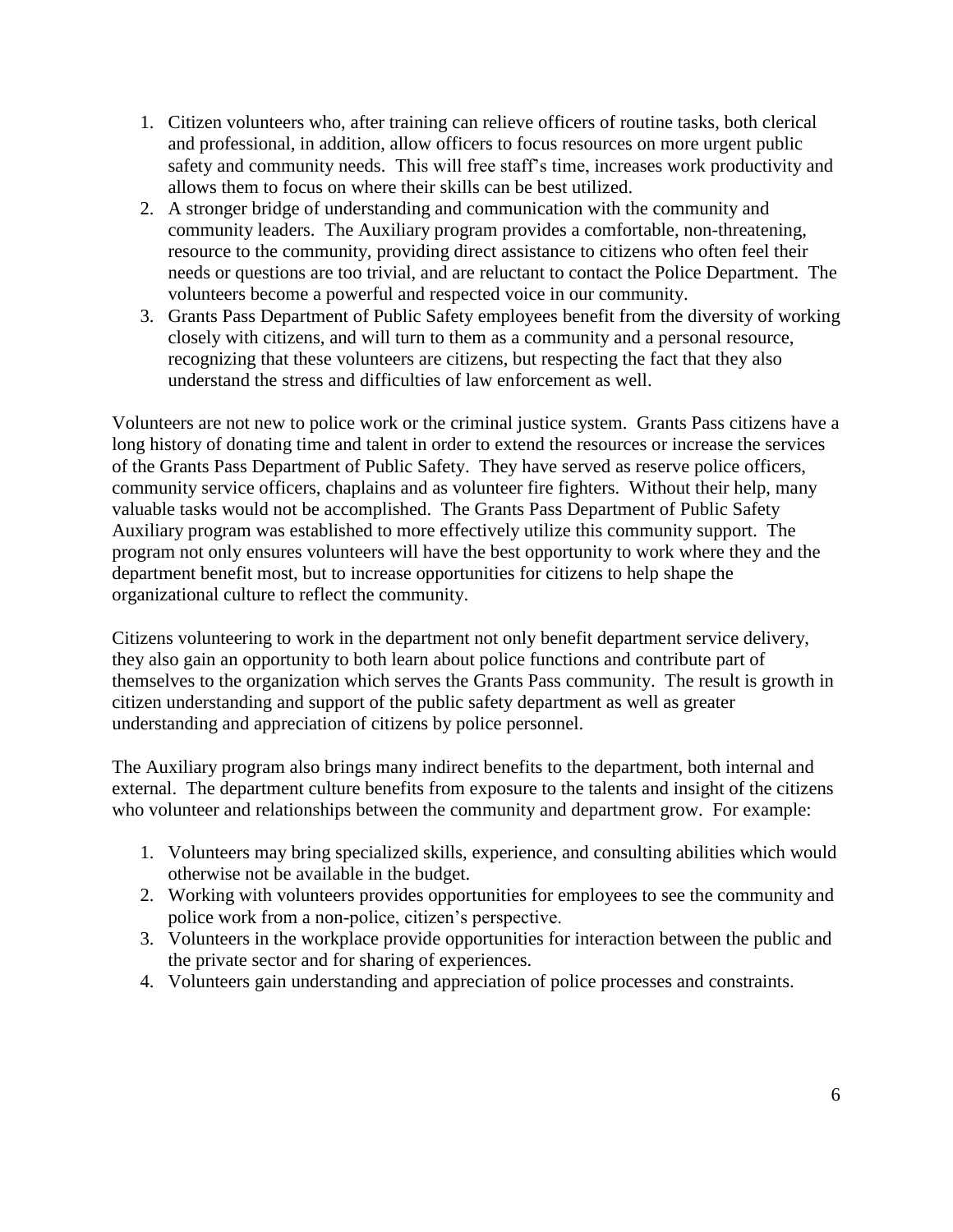## **PROGRAM OPERATIONS**

#### **AUXILIARY APPLICATION PROCESS**

The volunteer commitment for the Grants Pass Department of Public Safety program is a minimum of one-year of service, and (8) hours per month or the equivalent of 96 hours annually. All applicants for the Auxiliary program must be at least 18 years of age. It is encouraged that they attend the Grants Pass Department of Public Safety Citizen's Public Safety Academy. In addition, each volunteer must complete a minimum of (4) hours of "ride along" time with Grants Pass Department of Public Safety officers after application of membership, (4) hours of Communications "sit-in", and (4) hours "ride along" with Fire/Rescue.

All applicants must complete a Volunteer Application, Initial screening interview, Panel Interview, and pass a background investigation. Upon receipt of the completed application form, the Auxiliary Liaison, or designee, assesses the information, initiates the criminal records check process, and, if everything checks out satisfactorily, sets up an interview with the applicant.

#### **Interviewing Applicants**

The Auxiliary Liaison, or designee, is generally the first point of contact for all Auxiliary program applicants. An initial screening meeting will be held with the following objectives in mind:

- 1. Provide a clear explanation of the department's interest in working with the Auxiliary.
- 2. Encourage applicants to explain why they want to volunteer, what they hope to gain from the experience, and specific skills they would like to use.
- 3. Match the applicant to the best available slots, taking into account his/her skills, interests, time availability to work and personality.
- 4. Describe potential positions to the applicant clearly, including tasks involved, time required, and purpose of the position.
- 5. Answer applicant questions about volunteer work in general, the municipal government environment, the Public Safety Department, and the specific job openings.

During this first meeting, discussion with the applicant establishes the scope of his/her interests and the best match of skills to requirements. It is at this time that a decision is made to begin a background investigation of the volunteer.

#### **Screening Applicants**

The Auxiliary Liaison will be responsible to assign personnel to conduct the applicant's background investigations. This process includes fingerprinting, a review of the applicant's criminal history, a clearance for current warrants, and driving record checks. Personal references and the previous employers listed by the applicant will be contacted, if possible, to determine the applicant's suitability to become a member of the Auxiliary program. The results of the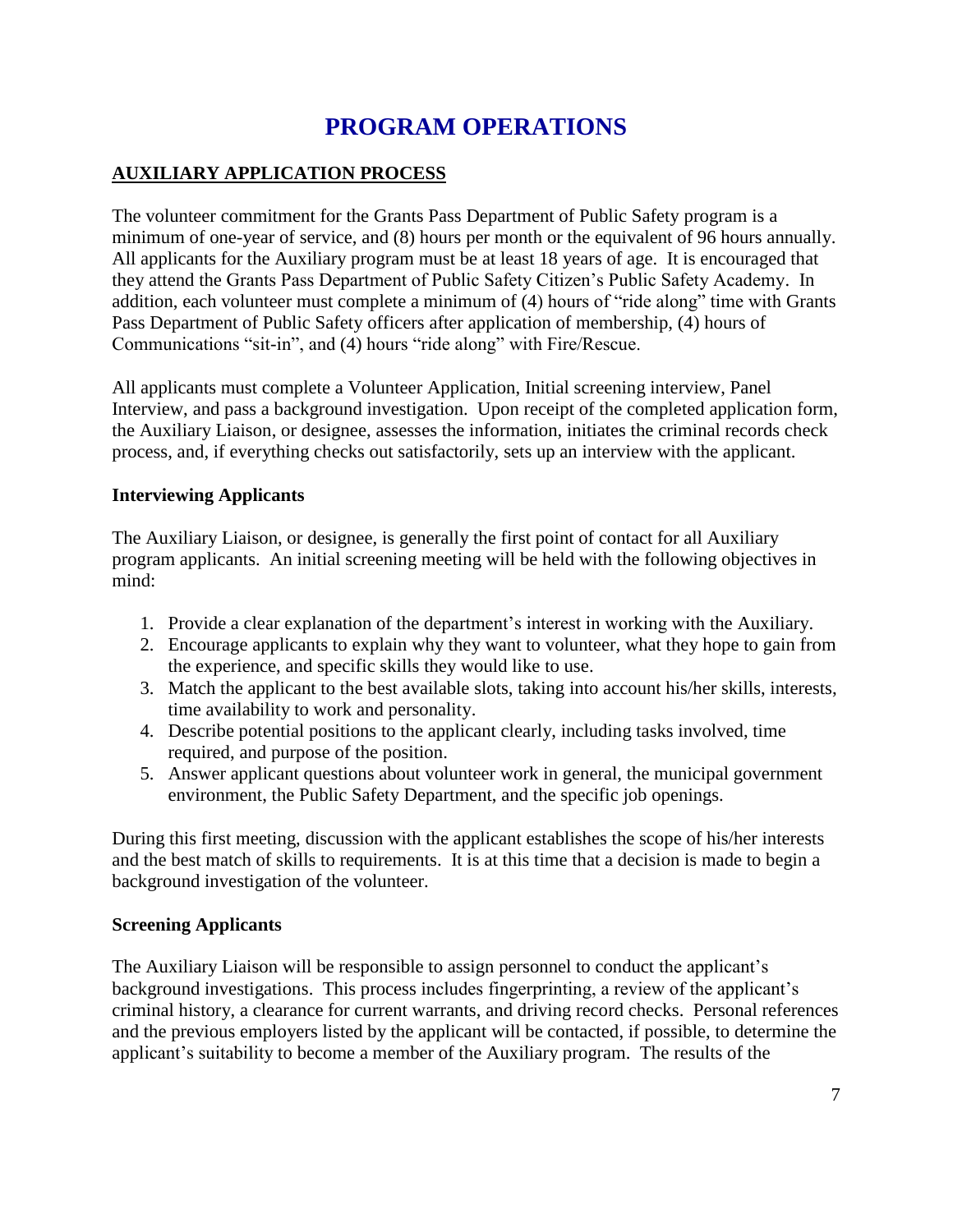interviews and background investigation are then presented to the Chief of Police or his designee, prior to the final decision to extend an offer to the applicant.

It is important to remember that **not all** applicants will pass background checks. **Interviewing for a volunteer position is no different from interviewing for any other public safety position. The potential volunteer can and will be turned down if the applicant does not meet basic requirements. If an individual is interested in volunteering, but does not fit any of the available openings, the application and resume may be kept for future use or the person may be referred to another department with an appropriate opening.**

Volunteer applicants who do not satisfactorily meet all requirements and qualifications for a position will receive a letter from the Auxiliary Program Liaison informing them of such and thanking them for their interest in the Grants Pass Department of Public Safety Auxiliary program. No information can be revealed to a denied applicant. Some rejected applicants will insist on knowing why they did not pass the background check. They are referred to the "Terms and Signature" section of the Auxiliary application.

#### **Supervision and Coordination of Volunteers**

Volunteers do not work in a vacuum. Volunteer efforts may fail to meet their objectives and become perceived as a waste of time, if everyone assumes the program will take care of itself. Volunteers need careful guidance, if they are to be integrated into the department. The responsibility to achieve this falls into two areas; coordination and supervision. Once it is agreed what duties a volunteer is qualified to perform, a department employee (facilitator) with work responsibility in the area where the volunteer works will be assigned to provide the direct supervision. The Auxiliary Program Liaison will maintain contact with the department employee and volunteers to provide the appropriate coordination.

#### **Unique Skills**

Occasionally, a volunteer will come along, who has a unique set of skills or unusual potential in an area where no existing job description exists. In these cases, members of the department staff are consulted to determine if a new position or project should be created. A specific job or assignment may be created for an individual who no one ever thought it possible to recruit. It may be better for both the volunteer and the department to add a new position, than to waste unique talents in an unchallenging job.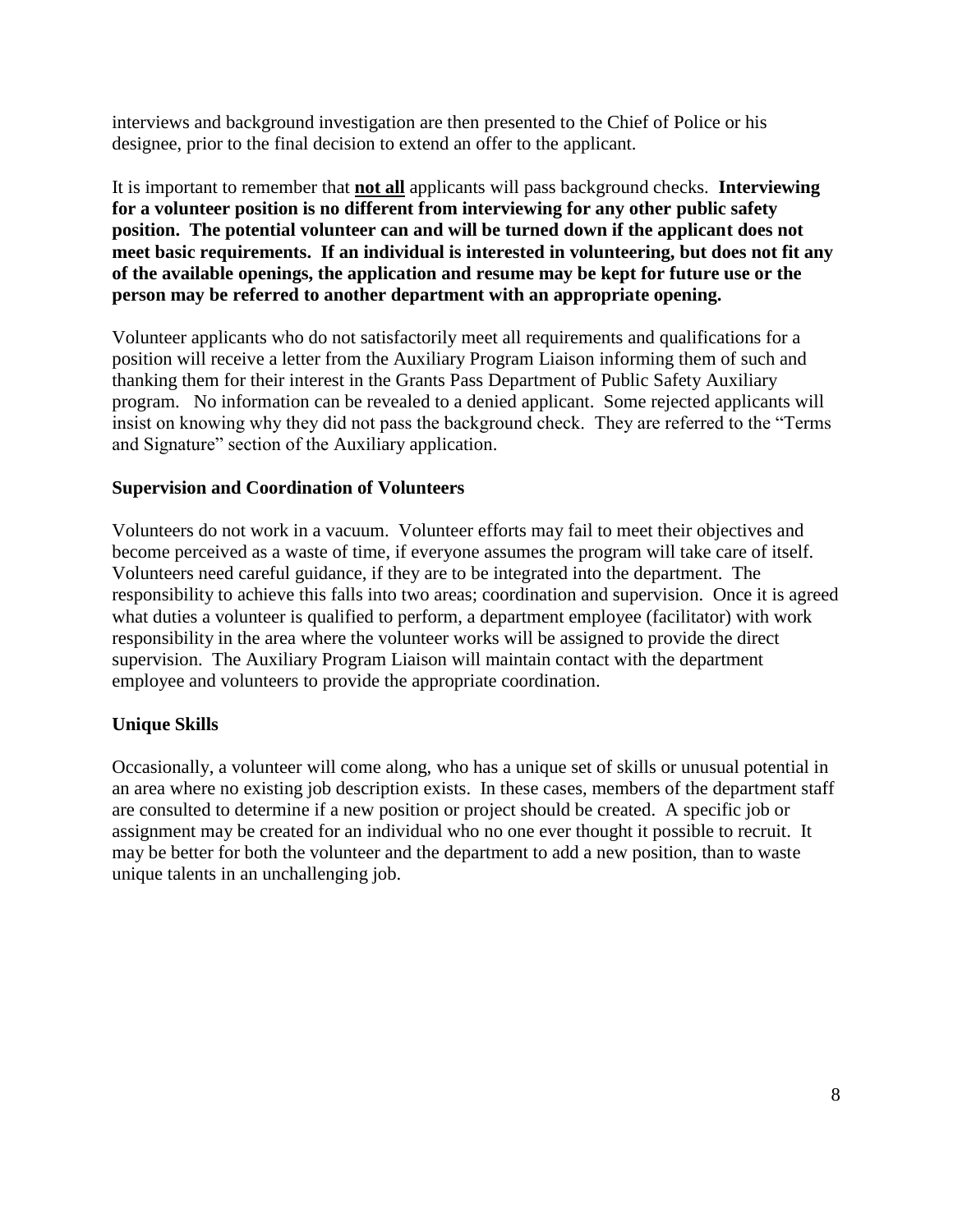## **PROCEDURES**

#### **Orientation**

Orientation of new volunteers is conducted by the Auxiliary Program Liaison, or designee, to provide them with general information about the department and city government and working here as a volunteer. Specific orientation issues include:

- 1. The scope of volunteer work in the department, including how many volunteers have been working for how long in various areas.
- 2. Information about special volunteer activities, such as luncheons, department publications, and personnel policies.
- 3. Basic work rules which apply to volunteers, such as appropriate dress, work breaks, and general conduct in a local government organization.
- 4. Record keeping requirements for volunteers including time sheets, reports, and special forms.
- 5. Specific training that will be provided for the position.
- 6. Participation in additional training and skill enhancement, as recommended or required.
- 7. Explanation of the training period, following the approval of the applicant to the Auxiliary program.
- 8. A tour of the facility.

The volunteer's photograph and fingerprints are taken and an identification badge is issued. Volunteers are expected to conspicuously wear the I.D. badge whenever on the public safety premises, to ensure recognition as authorized personnel. Volunteers may be issued a key and/or be given the department combination that will allow access to the department, depending on the assignment, duties and schedule of the volunteer, or work hours will be set for the volunteer.

The Auxiliary Program Liaison, or designee, are available if there are problems on the job that cannot be worked out with the employee facilitator supervising the volunteer. The Volunteer Coordinator will continue to keep in touch with the volunteers to keep the program running smoothly.

#### **Oath of Honor**

All volunteers are required to be sworn in utilizing the Law Enforcement "Oath of Honor," as written by the International Association of Chiefs of Police. The swearing in ceremony will generally be conducted by the Support Services Deputy Chief.

#### **Training**

After a candidate has been approved into the Grants Pass Department of Public Safety Auxiliary program, they begin a training period, during which time they must complete and be evaluated in two individual stages, which are: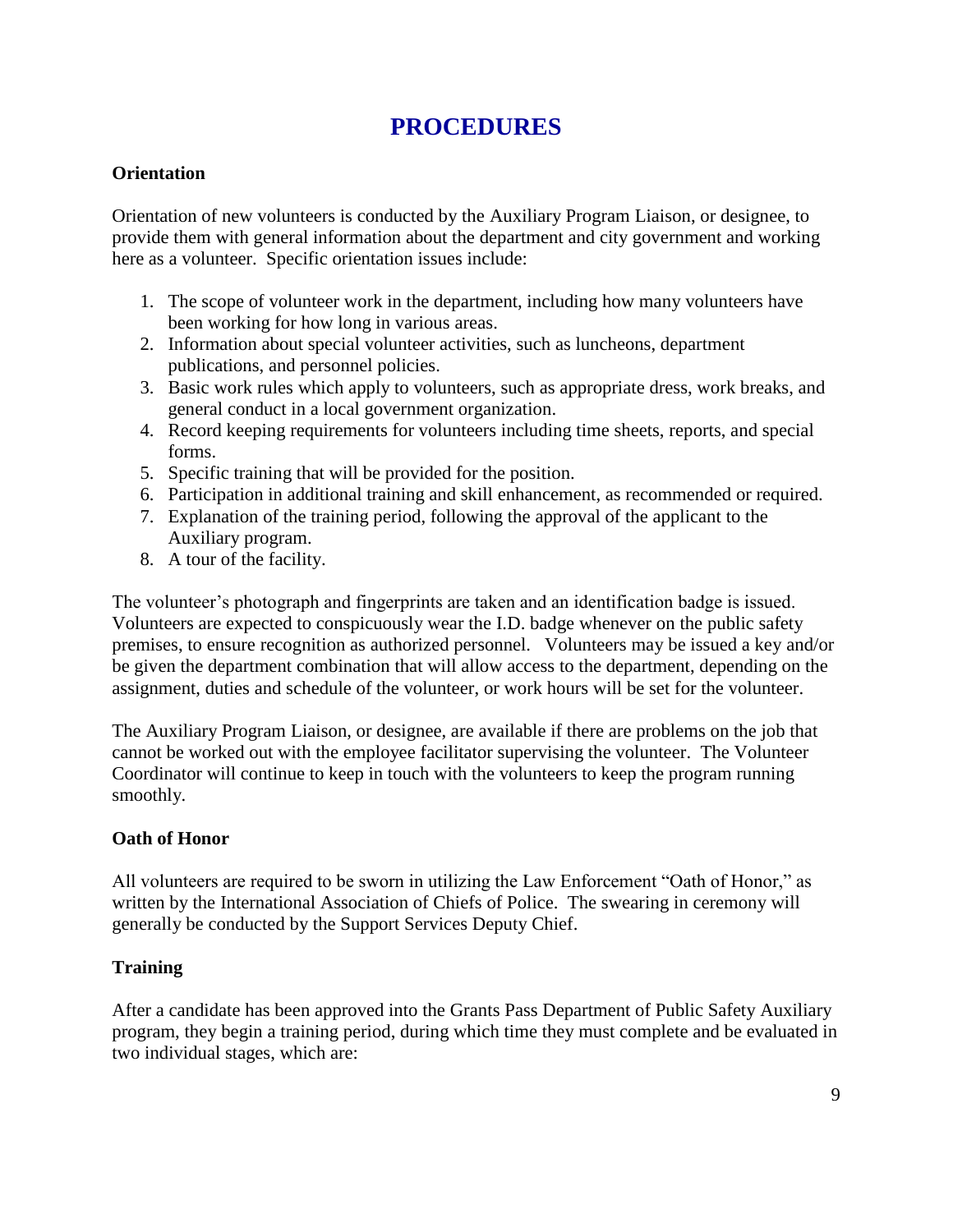1. Mandatory Training Topics: VIPS Manual, LEDS Certification (as soon as practical, only if job assignment requires it), (4) hours of ride along with a police officer, (4) hour ride-along with Fire/Rescue, Orientation, CPR/AED/First Aid, (4) hour sit-in with Communications, Department / Facilities Tour, and Selected Department Policies.

Training classes will depend on assigned duties and is referred to as "position specific training." Some different examples of position specific training classes for candidates are:

- 1. Vehicle Operations
- 2. Handicap Parking Enforcement
- 3. Citizens on Patrol (COP) Downtown and park patrol
- 4. Traffic Direction and Control
- 5. Vacation House Check procedures
- 6. Garage sale sign abatement
- 7. Graffiti reporting
- 8. Courtroom Testimony
- 9. Radar / Speed Monitoring
- 10. Vehicle Inspections
- 11. Shredding
- 12. Radio and Phonetic Alphabet
- 13. Basic Records Procedures
- 14. Basic camera operation

All candidates will be expected to review the Auxiliary manual, including the Auxiliary policy as part of the orientation training. They will also have knowledge of the following:

- 1. Guidelines of Conduct
- 2. Procedures
- 3. Confidentiality
- 4. Grants Pass Department of Public Safety mission, purpose and core values
- 5. Chain of Command

The Auxiliary Liaison, or designee, and the employee facilitator that supervises the volunteer in the assigned work unit are responsible for training and preparing the volunteer for the specific assignment. The Auxiliary Liaison, or designee, will monitor the training process to ensure the new volunteer develops the skills necessary for the assignment. The goal of the training is to ensure the volunteer is prepared to perform his/her assigned duties without constant supervision and with some autonomy.

#### **Building Rules and Dress Code**

There is no smoking anywhere in the building. Smoking is permitted only in appropriate areas outside. The dress code is simple. Volunteers will be issued a uniform but at times when appropriate, may wear casual/professional attire. Slacks or similar style pants with collar and button type shirt, blouse or polo shirt are appropriate. Tank-top shirts are not approved. T shirts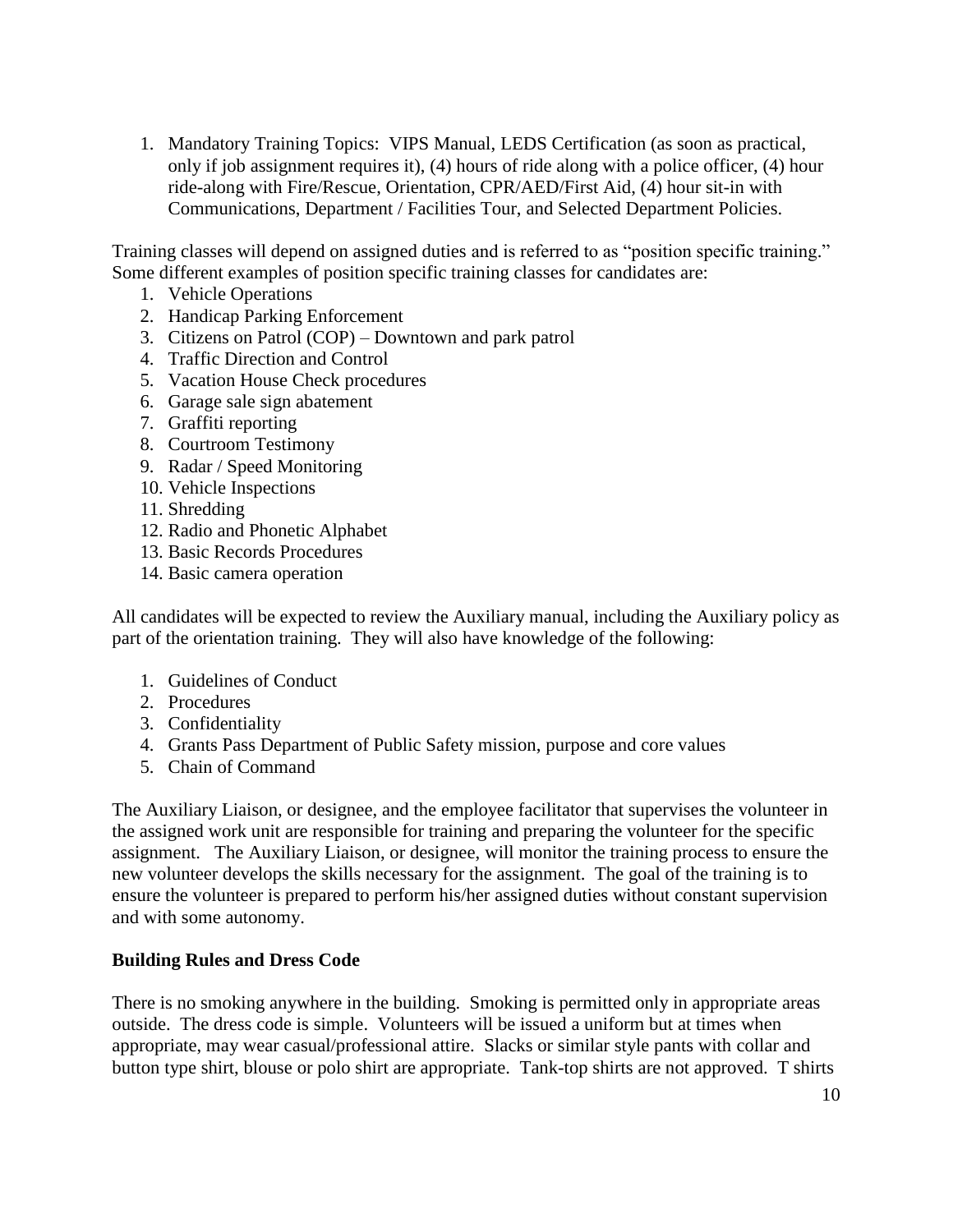are not generally approved, but under special circumstances may be approved by the Auxiliary Program Liaison.

#### **Chain of Command**

As a paramilitary organization, the Grants Pass Department of Public Safety requires that all volunteers recognize and utilize the proper chain of command department wide. Chain of command is the process in which our organization establishes authority within its ranks.

The Grants Pass Department of Public Safety organizational chart reflects the structure of the chain of command. Refer to the department organizational chart for details.



Each volunteer shall have the commensurate authority to carry out a given task and accordingly will be held accountable for each task. Each volunteer shall only be responsible to one supervisor at any one time.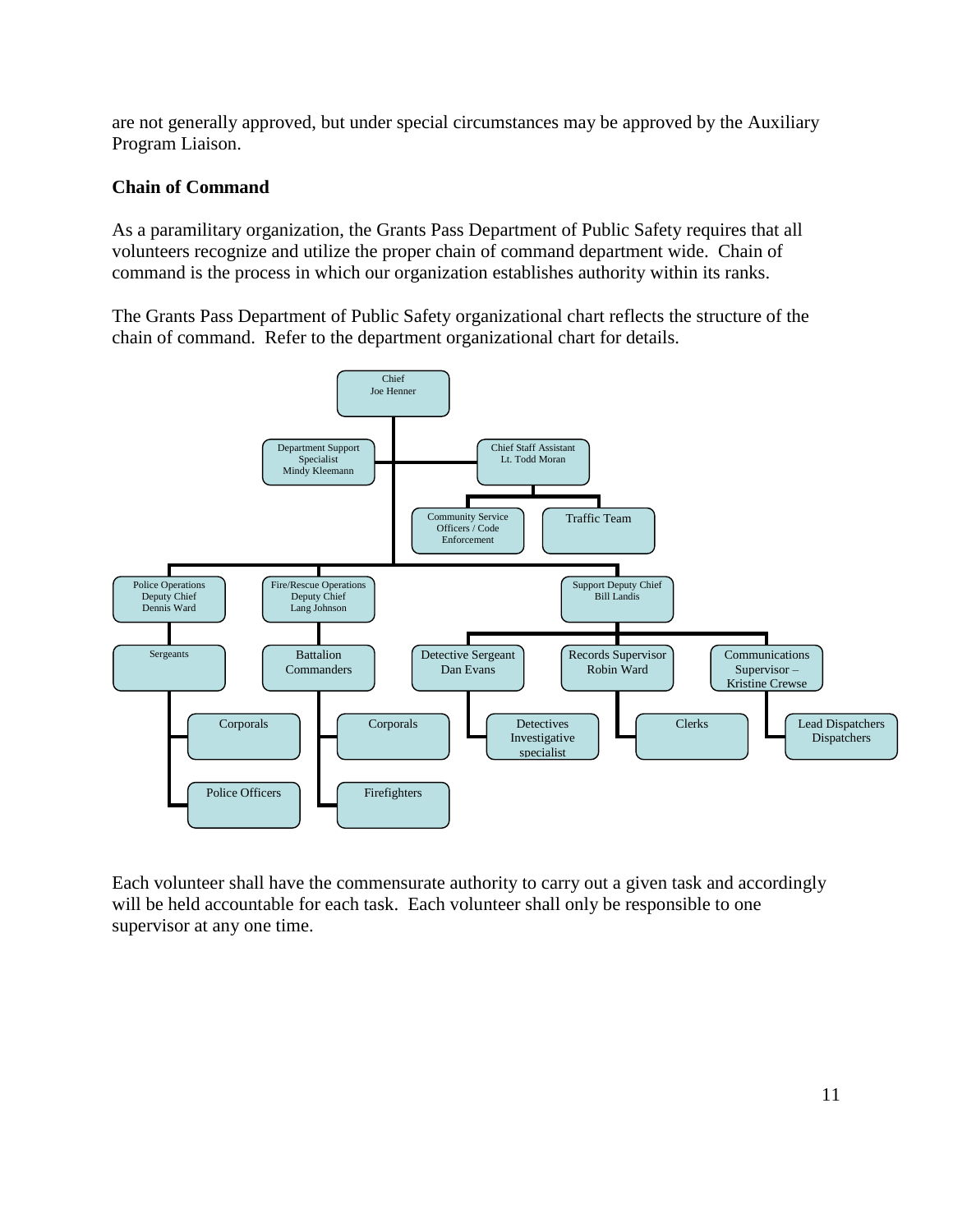

#### **Conflict of Orders**

Should there be a conflict of orders volunteers shall respectfully call such conflict to the attention of the supervisor giving the last order. Should the latter not change his/her order, the order shall be obeyed. The volunteer shall not be held responsible for disobedience of any former order or for any violation of the rules when obeying the last order given. The volunteer should report the incident to the Auxiliary Liaison or coordinator.

## **VOLUNTEER INFORMATION**

#### **Role as a Volunteer**

The role of a volunteer is to assist, not replace, the activities and functions of the paid police staff as they provide police services to the citizens of Grants Pass. By offering your skills, knowledge, new ideas and experiences, you will help Grants Pass maintain the current level of service and possibly expand into new areas. You will be asked to evaluate the volunteer program and make suggestions, so the program can continue to be a viable method of meeting community needs.

Your enthusiasm for the program will encourage other citizens to volunteer their time and bring their expertise to the program. The public safety department hopes that through volunteer efforts, the community will feel the public safety department better reflects the needs and interests of the people it serves.

You will report to and take direction from a department employee who is assigned that responsibility, called an employee facilitator. This may or may not be a supervisor in any other capacity. In any case, he or she receives direction in a chain of command that reaches to the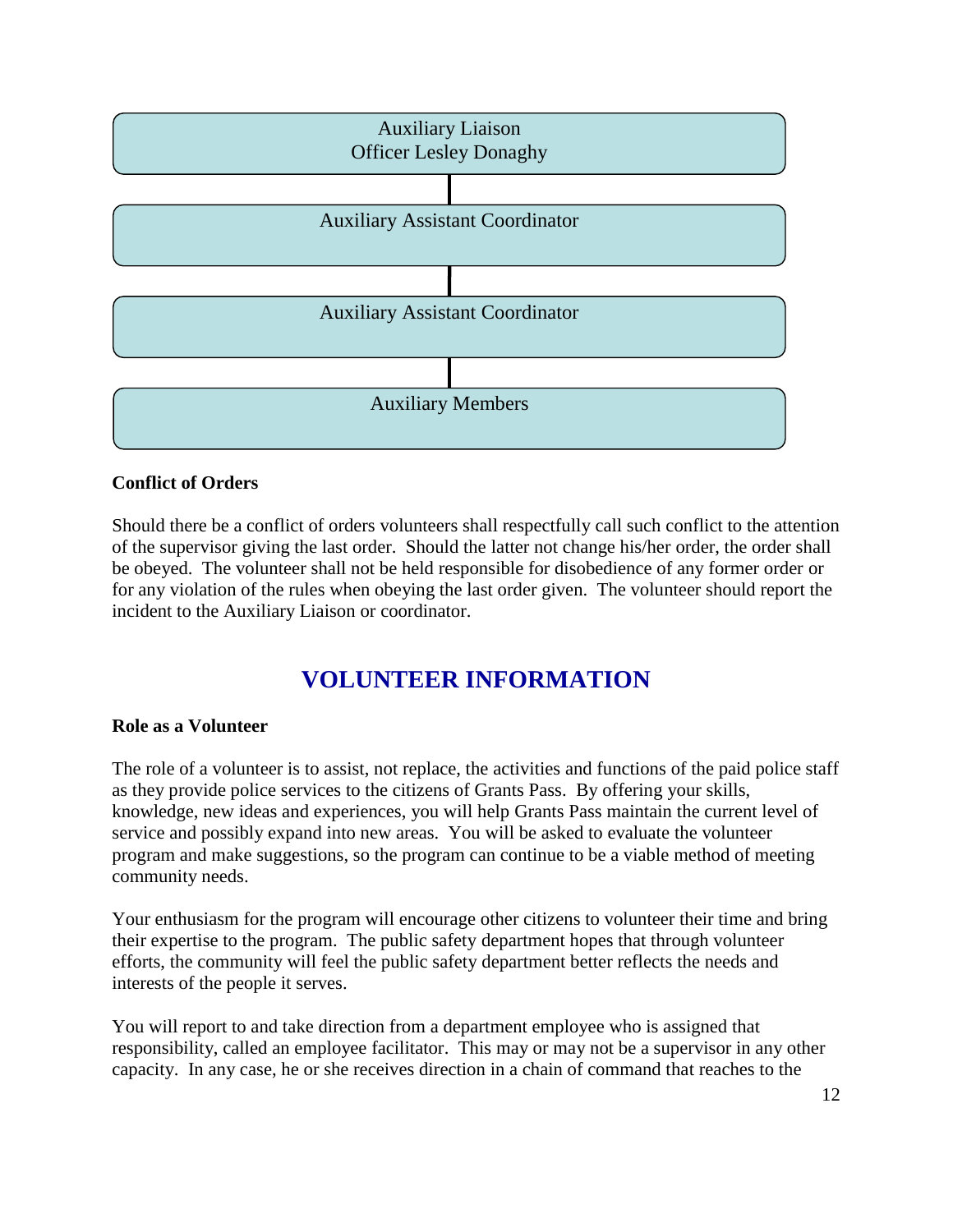Chief in the department. **It is a basic tenet of public safety organizational culture that all employees adhere to that chain of command when performing or communicating about any activity of the department.** In addition to receiving guidance and direction from your employee facilitator or the Auxiliary Liaison, you will be accountable to the Auxiliary Program Liaison who has administrative responsibility for the program and all volunteers.

#### **Requesting Volunteers in a Unit**

To obtain the assistance of a volunteer, an employee must contact the Auxiliary Liaison, or designee, and make the request. If the task requires specialized training, arrangements must be made prior to the volunteer being assigned to the task. If no specialized training is needed the volunteer may be assigned immediately.

The Auxiliary Program Liaison is responsible for developing and refining volunteer job descriptions within the Auxiliary program. The Auxiliary Liaison and the employee facilitator supervising the volunteer will assist as directed. Once job descriptions are set, they will not be changed without mutual agreement between the volunteer and the Auxiliary Program Liaison. The latter part of this manual contains many job descriptions for volunteers in different department units.

All volunteers are asked to volunteer a minimum of eight (8) per month. Special considerations may be made on an individual basis.

The Grants Pass Department of Public Safety recognizes the extreme importance of volunteers who enjoy volunteering and participating in fun, exciting, and meaningful work.

#### **Guidance for Volunteers, Auxiliary Program Liaison, Assistant Coordinators and the Employee Facilitators**

The purpose of the Auxiliary program is to create a community partnership with citizens who volunteer their time assisting officers. This is best fulfilled when all persons involved know what is expected of them and what they can expect from the program as well as each other. The following guidelines promote the above statement:

- 1. Although position specific job descriptions are provided, the volunteer and the Auxiliary Program Liaison may negotiate other duties, if documented.
- 2. A variety of options for involvement will be offered to volunteers as their experience and capabilities warrant.
- 3. Volunteers are given assurance that any special skills they possess will be considered in their placement.
- 4. Benefits such as space in which to work, and expenses will be provided when possible.
- 5. All volunteers should attend a monthly meeting held by the Auxiliary Program Liaison or designee. The purpose of these meetings is to get acquainted with new volunteers, to be notified of any program changes and an opportunity for volunteers to voice any comments, questions or concerns that they may have. Volunteers are encouraged to meet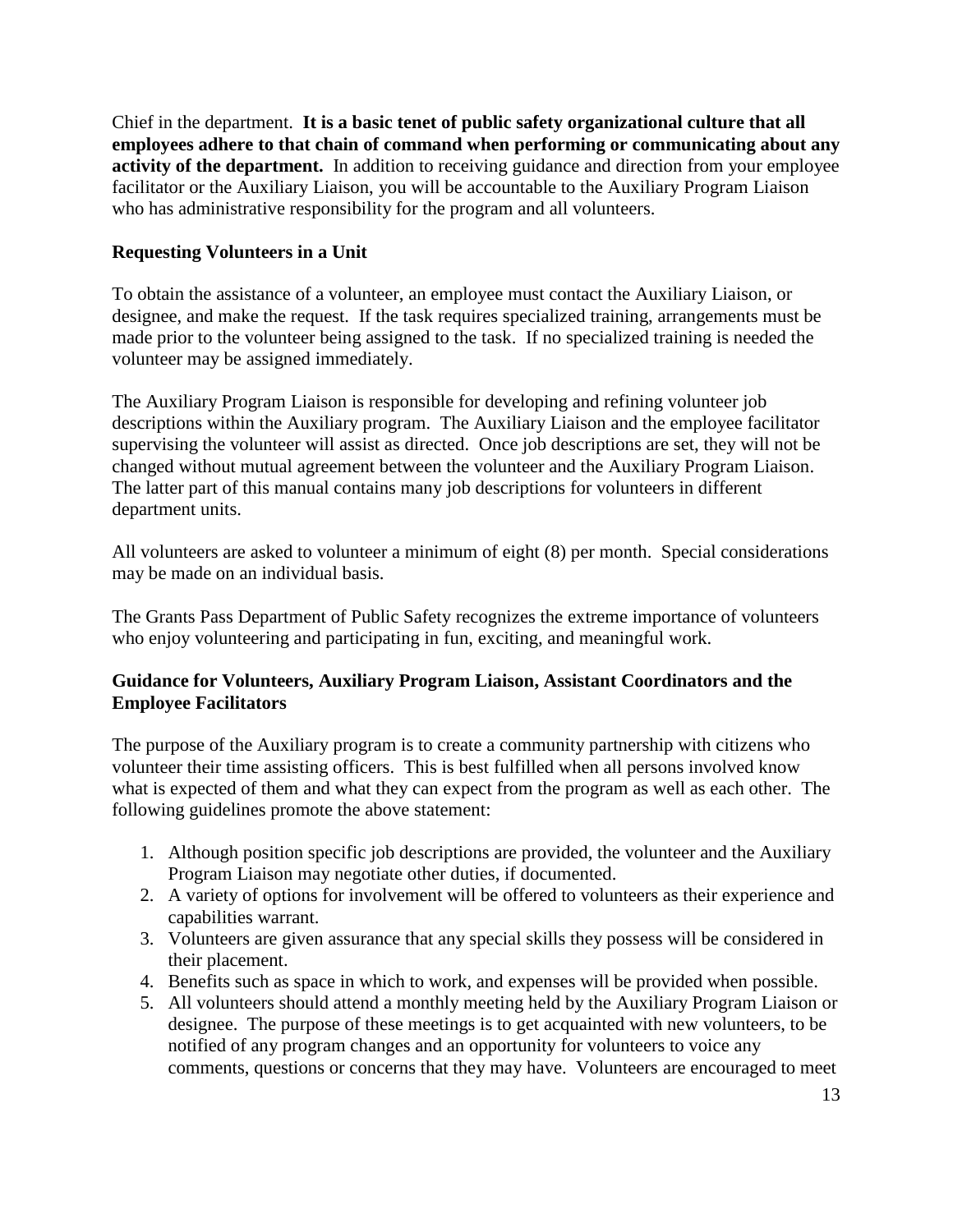with the Auxiliary Liaison, or designee, at any time before a monthly meeting, if the need arises. Be sure to call in advance and make an appointment.

#### **Volunteer Duties**

The work assigned to a volunteer is important to the smooth functioning of the department. It is required of each volunteer that he/she gives adequate notice to the employee facilitator if he/she cannot come to work on a scheduled day. Consistent failure to show up for work may be construed as a lack of interest in the job or a lack of responsibility and may result in termination of the volunteer.

The volunteer's assignment should consist of enough tasks to make it interesting and challenging. If a volunteer finds a lack of challenge, he or she should talk to the employee facilitator to rectify the situation. One aspect of the volunteer program is to involve citizens in meaningful work within the department. The job design should be a joint effort to make that happen.

Volunteers may take tax deductions for out of pocket expenses incurred while doing volunteer work for the public safety department. Deductions must be documented. Talk to your tax advisor for details on appropriate procedures.

Volunteers and department personnel facilitating and supervising volunteers are required to read the manual in its entirety, in order to get a complete picture of the program and how each position relates to the others. Questions or concerns should be directed to the Auxiliary Liaison, or designee.

Volunteers must be familiar with contents of this manual and any revisions.

#### **Terminations**

It is important to recognize that even unpaid workers can be fired if they are not meeting expectations or are causing problems in the organization. **Public safety work is serious business.** 

One less-than-satisfactory volunteer can jeopardize the entire program, if not corrected or removed from the program. Volunteers can be terminated if they cannot handle the work assignments or if the work relationship is not satisfactory for the Auxiliary Program Liaison, paid staff working with the volunteer, or the volunteer.

For example, if there are conflicts between a volunteer and paid staff, the Auxiliary Liaison, or designee should take steps to correct the problem. If a volunteer has received specific feedback from the Auxiliary Liaison, but the problem is not eliminated, and no reasonable options for reassignment exist, the volunteer will be terminated. (Complaints or concerns about volunteers that are brought to the Auxiliary Liaison's attention will be looked into and documented).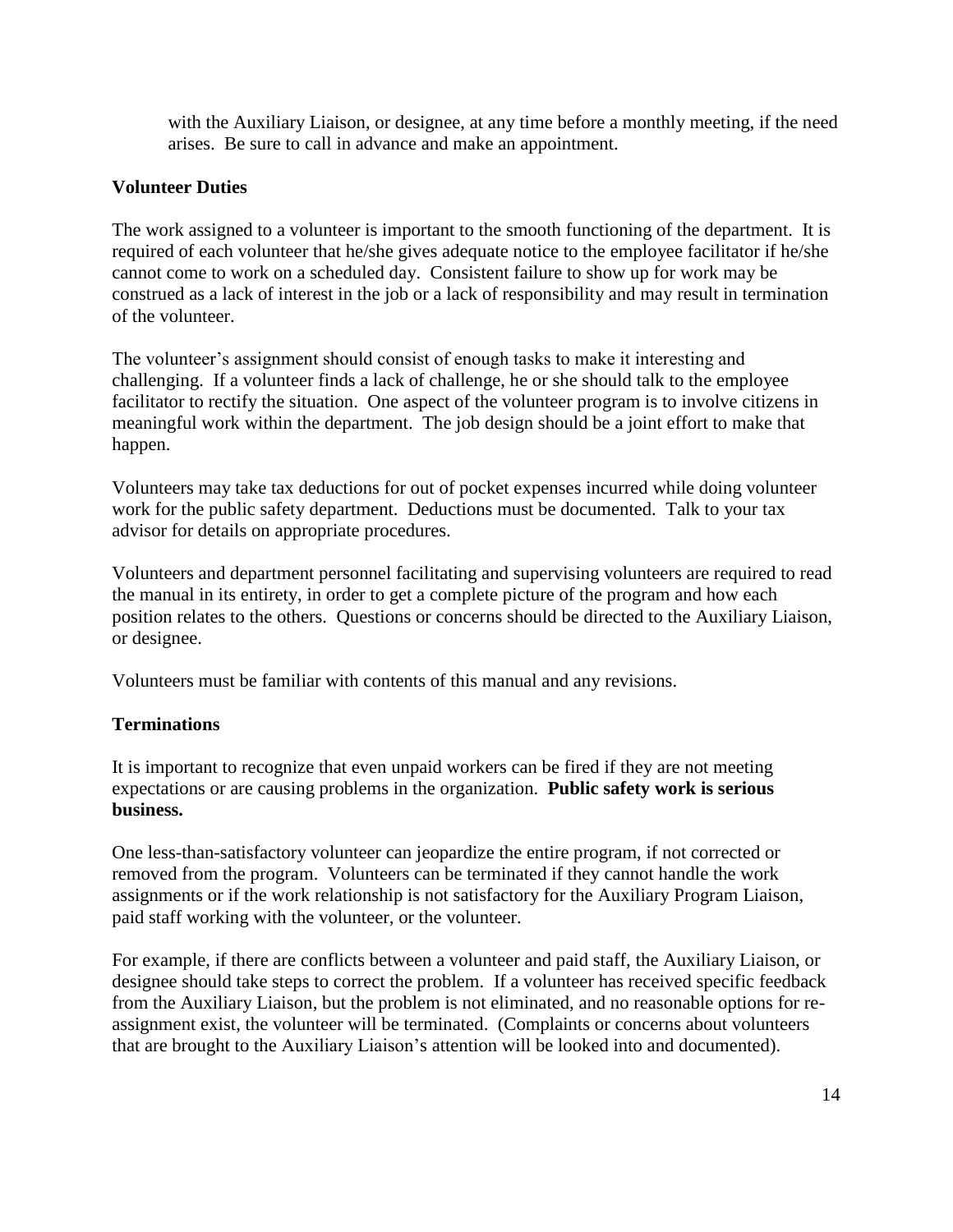#### **Leaves of Absence and Resignation**

Volunteers may also leave their positions by means of a mutual agreement termination or a leave of absence. For any termination or leave of absence, the volunteer must surrender the I.D. badge and any keys giving him/her access to the police facility.

**Also, any shirts, uniforms or equipment that was issued to the volunteer must be turned in by their last day of service. Failure to do so will result in Criminal Prosecution. The Auxiliary Liaison will remind the terminating volunteer of the confidentiality agreement and of the consequences of violating that agreement.**

## **EVALUATION OF THE PROGRAM**

The Auxiliary Liaison does not evaluate individual volunteers, but does continuously evaluate the program's responsiveness to the needs of everyone involved, including employee facilitator, Auxiliary Assistant Coordinators, other department employees, the volunteer and citizens. The Auxiliary Liaison obtains input from the above sources when assessing the value of a volunteer's work in a position. Three points are considered when evaluating the volunteer program goal of providing effective services at lower cost, or better service without additional expense.

- 1. What effect are volunteers having on service costs?
- 2. What effect is assistance from volunteers having on paid staff and/or is the volunteer easing the burdens of the paid staff?
- 3. Are desirable extra services occurring and is the work performed of value to the community?

#### **Recognition**

A volunteer's compensation is job satisfaction. Volunteers have the option of being re-assigned within the department, if he/she is unhappy with their present assignment.

Volunteers, like any other employee, need to be recognized for their contributions to the department. Unlike paid staff, which are typically compensated with pay as well as job satisfaction, volunteers must be rewarded in other ways. Volunteers may be motivated by work ethic, performance rewards or by personal rewards.

Performance rewards that focus on how well they did the job, include:

- 1. Expanding the volunteer's area of responsibility, based on proven performance.
- 2. Asking experienced volunteers to orient and train new volunteers in a specific task.
- 3. Providing expanded training opportunities for the volunteer, based on demonstrated skills, aptitude and likelihood of continued service.
- 4. Celebrating successful completion of an important project or report.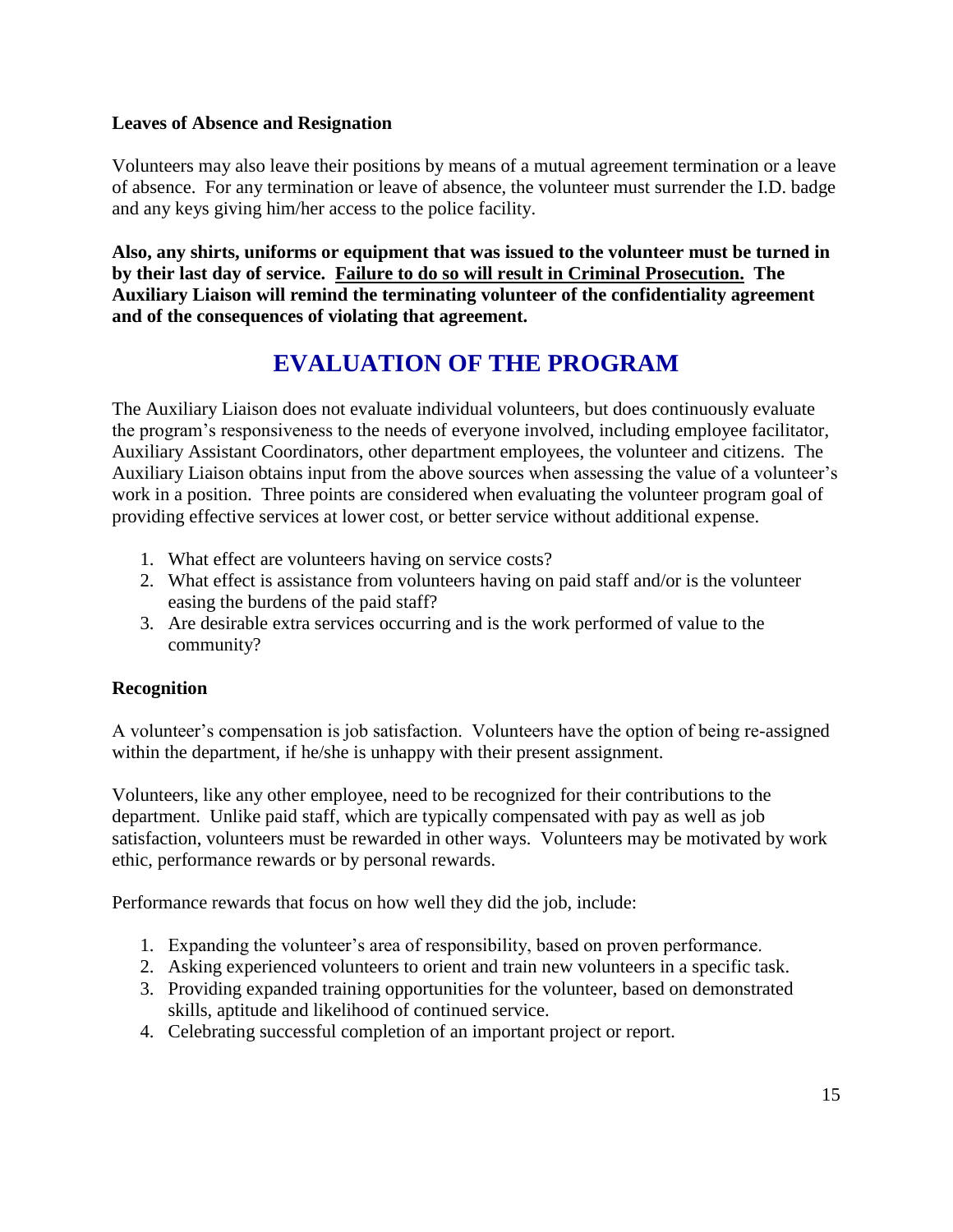- 5. Providing tangible awards, such as recognition pins or certificates, which mention specific accomplishments or cite years of service.
- 6. Mentioning specific volunteer contributions or accomplishments in documents, such as the department annual report, communications to the governing body, or the annual budget.
- 7. Publicizing specific volunteer contributions or accomplishments in the City newsletter, the local media or at public meetings.

The department holds an annual Auxiliary Appreciation Party and during this event volunteer awards will be presented to recognize their accomplishments with certificates or plaques.

Other routine methods of recognition of quality volunteer performance are listed as follows:

- 1. Mayor's Annual Volunteer Appreciation Breakfast (held for ALL volunteers for the City of Grants Pass).
- 2. Treating volunteer personnel with the respect shown paid personnel, including soliciting of experienced volunteer input in the decision-making process.
- 3. Getting to know volunteers as individuals, by talking with them over coffee or lunch.
- 4. Finding meaningful work for volunteers to do whenever they have free time for telling them in advance when they may take a day off, because there won't be work for them.
- 5. Paying attention to how volunteers fit into the organization and providing them with workspace, supplies, and copies of work related reading, and outside agency training.
- 6. Watching for and dealing with any problems between paid staff and volunteers.
- 7. Submitting program information about volunteer service and the names of specific volunteers to local, state, and national volunteer recognition events.
- 8. Providing assistance and encouragement to volunteers who seek to use volunteer experience as a basis for finding a paid position.

## **RECOGNITION – CERTIFICATES – AWARDS** (Established January 1, 2002)

**"Chiefs Award,"** The highest award a volunteer can achieve on a local level. It is awarded to the volunteer for special achievements, above and beyond expectations.

**"Volunteer of the Year,"** Volunteers will utilize a secret ballot vote to select the most qualified volunteer for this award.

**"Presidential Service Awards,"** The President's Council on Service and Civic Participation created the President's Volunteer Service Award program as a way to thank and honor Americans who, by their demonstrated commitment and example, inspire others to engage in volunteer service. The award will be given to those Volunteers that qualify, by working a predesignated amount of volunteer hours during the year.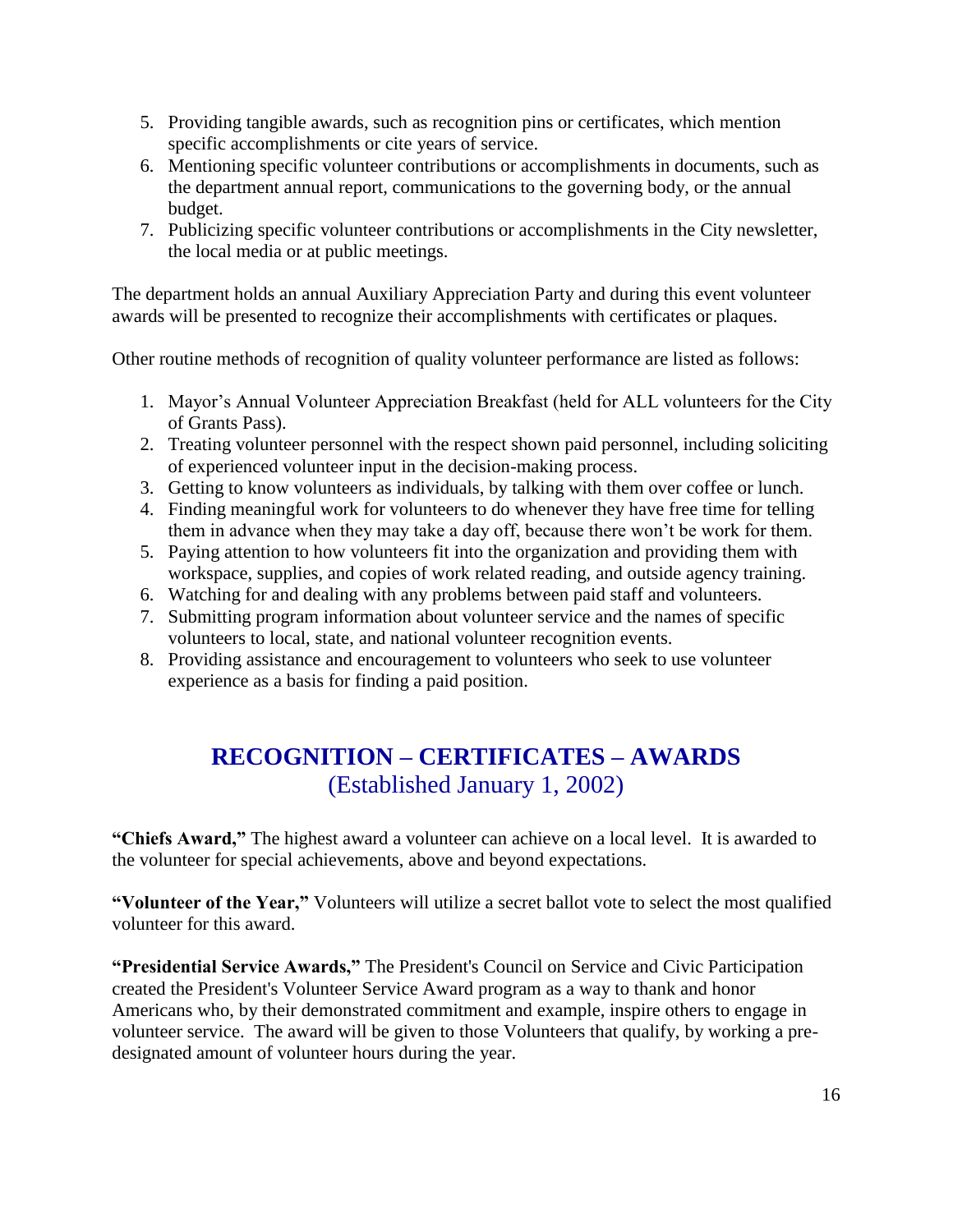**"4,000 Hours Service Award,"** Is awarded a plaque for 4,000 hours of volunteer service to the department.

**"2,000 Hours Service Award,"** Is awarded a certificate for 2,000 hours of volunteer service to the department.

**"1,000 Hours Service Award,"** Is recognized by having the volunteers name engraved on the Auxiliary Department Plaque.

**"Letter of Commendation,"** Is presented to the volunteer anytime during the year and a copy kept in the volunteer's file.

**"New Volunteer,"** All new volunteers will have their picture posted on the Volunteer Bulletin Board.

## **ASSIGNMENT DESCRIPTIONS PROGRAM LIAISON AND ASSISTANT COORDINATORS**

#### **Auxiliary Program Liaison:**

Crime Prevention Officer will be assigned to this position. The position oversees the entire volunteer program. The Auxiliary Liaison is responsible for selecting volunteers, maintaining records and termination of unsatisfactory volunteers. This position will promote a positive interpersonal relationship between volunteers and employees, track performance of volunteers for award and recognition purposes and will provide quarterly reports to the Chief of Police.

#### **Auxiliary Assistant Coordinator:**

Assists the Auxiliary Liaison in all aspects of the program as requested. The Assistant Coordinator is responsible for overseeing the general duties of volunteers assigned within their group. The Auxiliary Assistant Coordinator r will act as the Auxiliary Liaison when the Auxiliary Liaison is not available or when taking time off.

#### **Employee facilitator:**

Will act as the immediate supervisor of the assigned volunteer as they perform the routine tasks within the scope of that employees normal work responsibilities. The employee facilitator does not have the authority to discipline a volunteer, but has the responsibility to ensure the volunteer is performing the assigned tasks accurately, effectively and efficiently. They are responsible to assist the volunteer with instruction of appropriate technique and procedures as well as to bring forward to the Auxiliary Liaison any problems the volunteer may be having.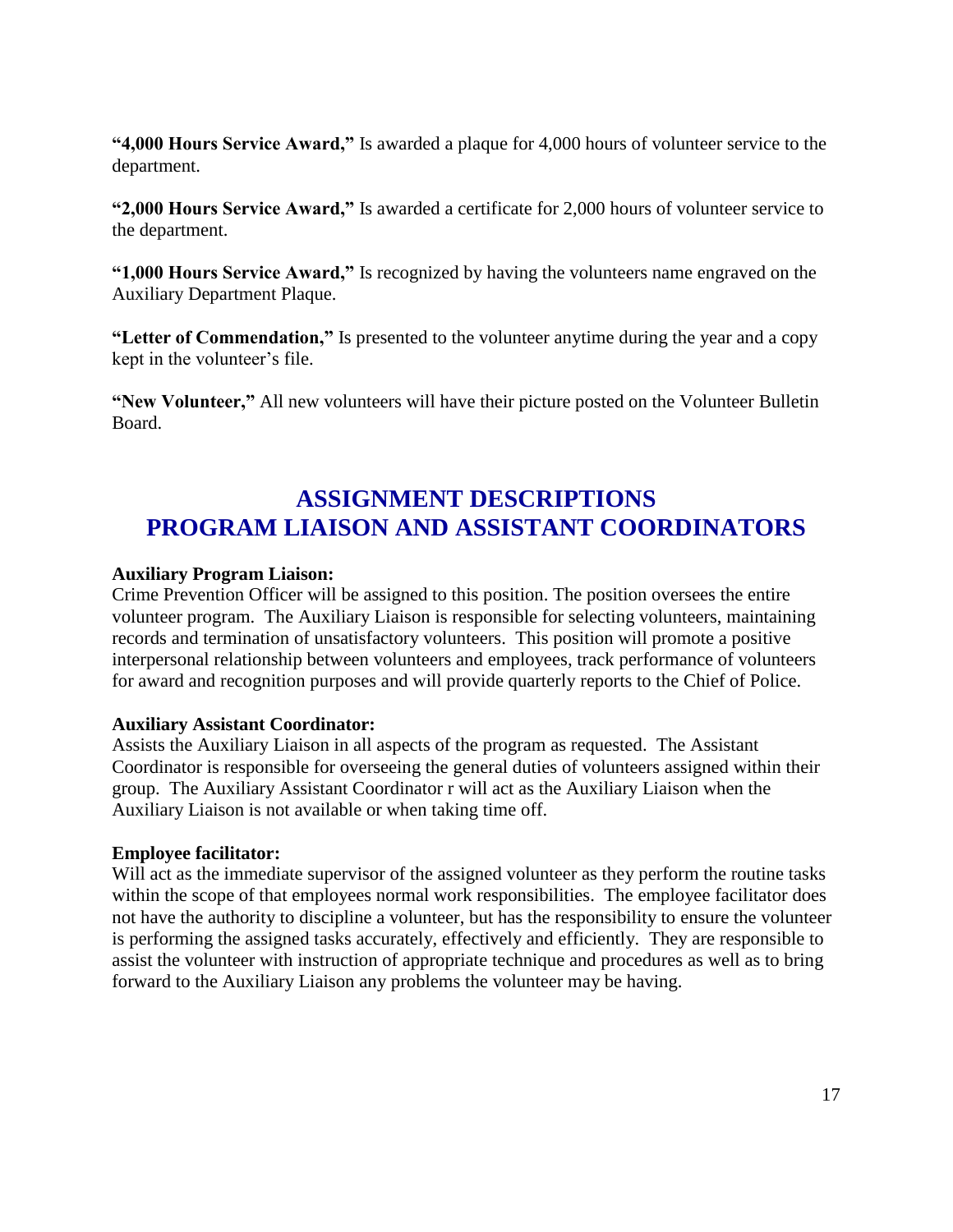## **ASSIGNMENT DESCRIPTIONS FOR VOLUNTEERS**

**Citizens on Patrol (COP):** Conduct foot patrols in the downtown area or vehicle patrol in the parks throughout the City. They will keep high visibility and maintain good public relations with businesses and citizens. They will monitor the area for unusual or suspicious activity and will inform patrol of any in progress crimes by becoming a good witness, **without getting personally involved in any enforcement activity.**

**Handicap Parking Enforcement (HAPE):** Will monitor handicapped parking throughout the City and issue **warning** notices only to first time violators and will cite repeat offenders.

**Vacation House Checks:** Will conduct security checks of the homes of citizens on vacation and document each time a security check is made.

**Safe Streets Program:** Will conduct speed surveys by setting up the radar display boards in problem neighborhoods and documenting traffic speeds.

**Customer Service/Records Assistant:** Assists records personnel with filing, data entry of various documents, abandoned auto paperwork, shredding, property and evidence paperwork, and laser fiche. When appropriate assists in the destruction of confidential information. If qualified and properly trained, will assist records personnel with other tasks as directed.

**Equipment Service Assistant:** Checks patrol vehicles for service dates, equipment stock and equipment failure, including low tire pressure. Shuttles patrol vehicles scheduled for maintenance, tire repair, etc. Transports marked and unmarked vehicles to car wash facilities for routine wash. If qualified, may replace lights, fuses and other simple equipment in department vehicles.

**Community Service Volunteer:** Assists patrol in non-enforcement duties such as; traffic control, graffiti abatement, garage sale sign removal, crime scene searches, crime scene security, volunteers as Crime Prevention mascots, and other duties as needed, such as crime prevention activities.

**Special Events Volunteer:** Assists at special events by providing traffic control, pedestrian control, foot patrols, public information, public education, and general ambassadors to the community.

**Traffic Control Team:** Willing to carry a pager and be available to respond to second alarm fires and major events where traffic control is needed. The volunteer will be provided with the pager, traffic safety vest, and cones.

**Other Assignments as Directed:** All volunteer assignments must be approved by the Auxiliary Liaison and all volunteers must have documented training in that task prior to being allowed to perform the duty assigned.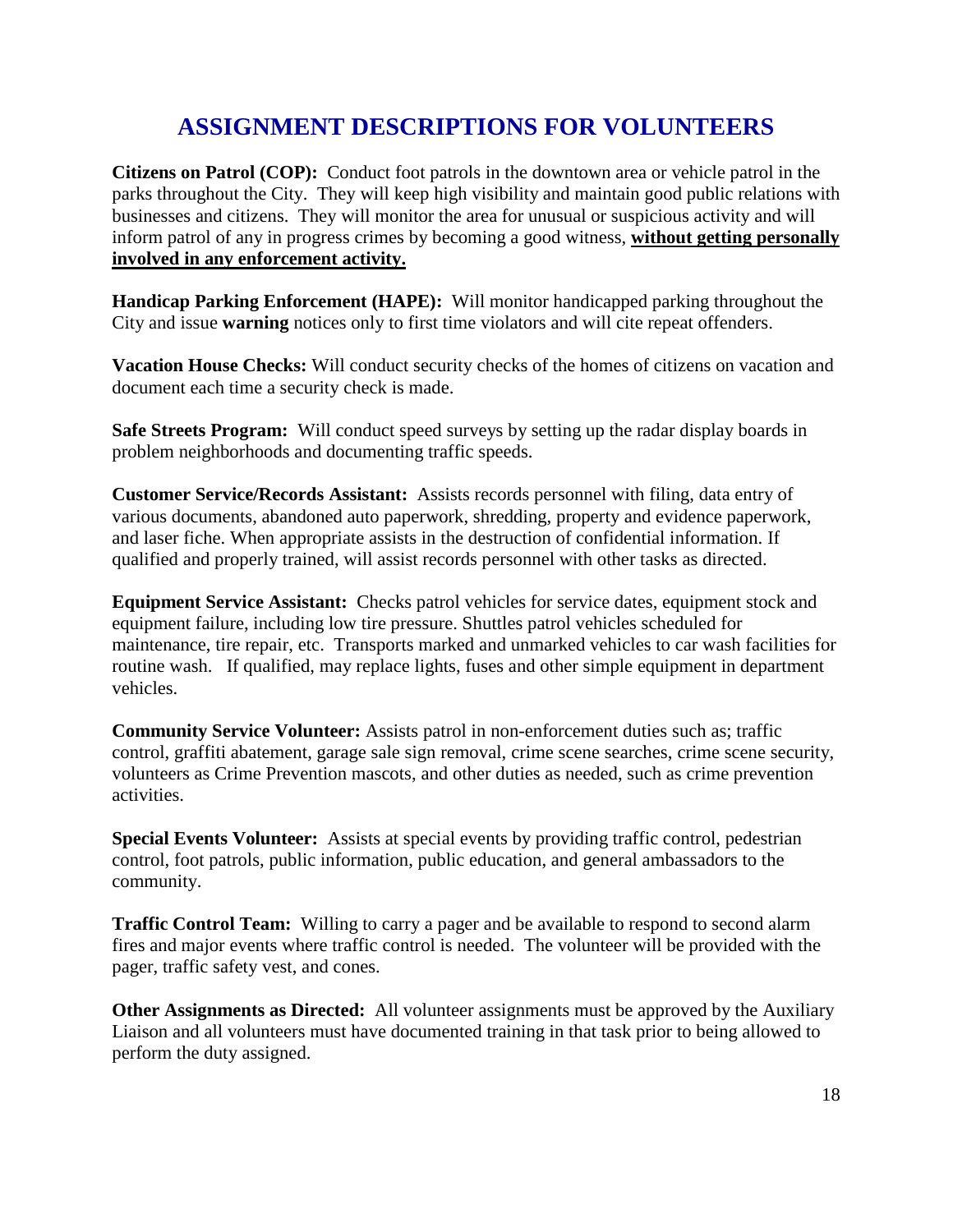101 NW A Street, Grants Pass, Oregon 97526 541-450-6260 fax 541-955-1045

#### **VOLUNTEER AGREEMENT**

| <b>Volunteer:</b> |               | Jater. |
|-------------------|---------------|--------|
|                   | FFIIIL INAHIE |        |

*Read and initial each point listed in this agreement if you understand them. If you have questions ask the Auxiliary Program Liaison, or designee. When completed turn them into the Auxiliary Program Liaison.*

#### **Auxiliary Volunteer agrees to:**

#### **Initials**

- 1. \_\_\_\_\_\_\_\_\_ Consider volunteering a serious commitment.
- 2. **Perform assigned tasks to the best of their ability.**
- 3. \_\_\_\_\_\_ Comply with the rules of conduct and with all orders and directives, either oral or written, which may be issued by the Grants Pass Department of Public Safety.
- 4. \_\_\_\_\_\_ Maintain strict confidentiality in regard to all issues pertaining to the department.
- 5. \_\_\_\_\_\_ Offer feedback and suggestions to paid staff in an appropriate manner.
- 6. \_\_\_\_\_\_ Attend all training and team meetings. Members will contact their Assistant Coordinator if unable to attend a scheduled meeting. Excessive absences or more than (3) unexcused absences, may result in removal from the program. Failure to contact your Assistant Coordinator constitutes an unexcused absence.
- *7.* \_\_\_\_\_\_ Be on time for work and follow through on any commitments made. *(Scheduling conflicts should be made known to the staff as soon as possible so appropriate changes can be made).*
- *8.* \_\_\_\_\_\_ Strive to help the department obtain its goals and objectives.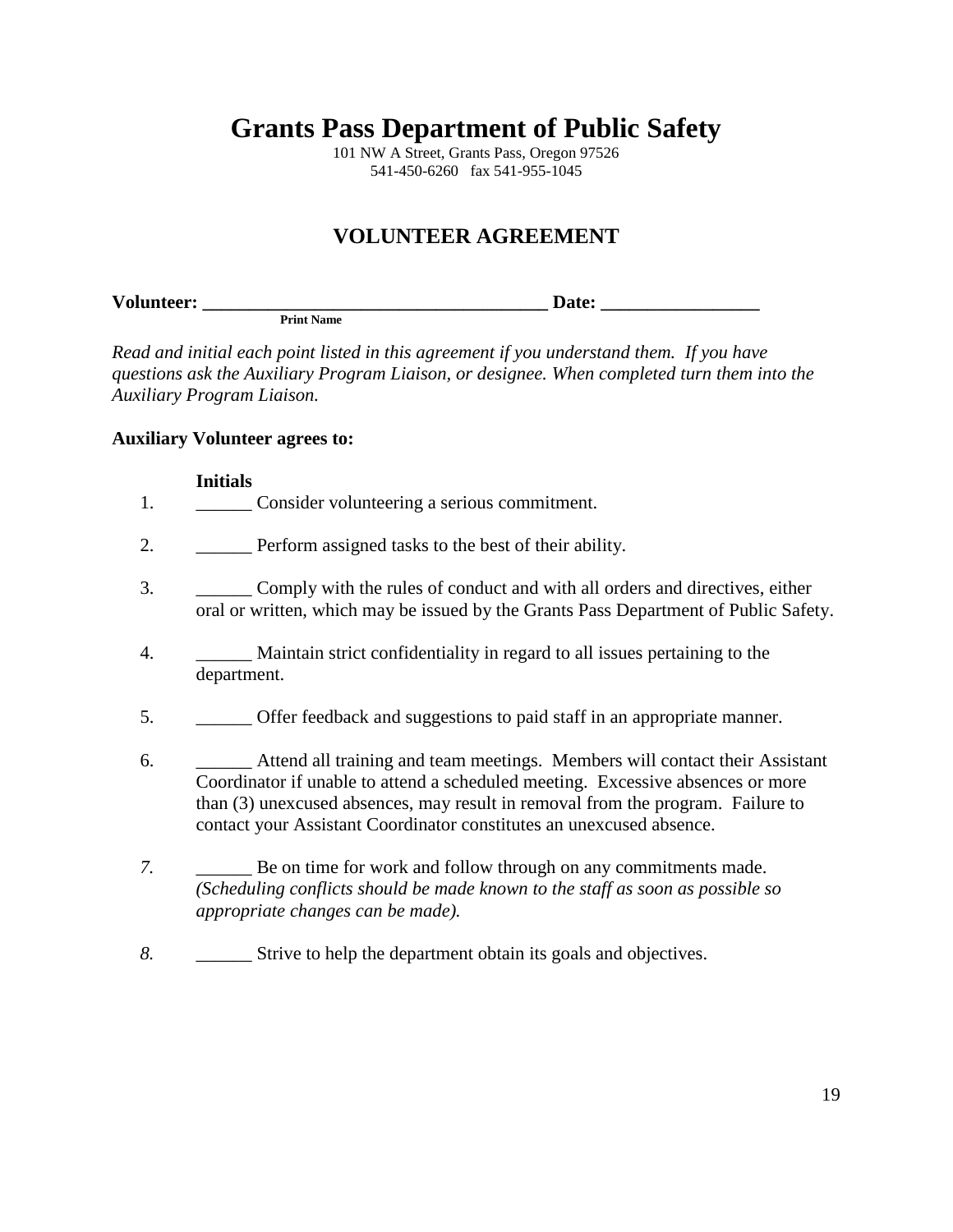101 NW A Street, Grants Pass, Oregon 97526 541-450-6260 fax 541-955-1045

#### **AUXILIARY GUIDELINES OF CONDUCT**

**Volunteer: \_\_\_\_\_\_\_\_\_\_\_\_\_\_\_\_\_\_\_\_\_\_\_\_\_\_\_\_\_\_\_\_\_\_\_\_\_\_\_ Date: \_\_\_\_\_\_\_\_\_\_\_\_\_\_\_\_\_**

*Read and initial each of the following guidelines of conduct if you understand them. If you have questions ask the Auxiliary Program Liaison, or designee. When completed turn them into the Auxiliary Program Liaison..*

#### **Auxiliary Initials**

**Print Name**

- 1. **IDENTIFICATE:** Identification badges must be worn at all times while the volunteer performs their assigned tasks. The ID is not to be worn or used outside the department unless on an assignment. **The misuse of the ID is cause for dismissal.** If a volunteer is dismissed from, or resigns from, the program, the ID badge must be returned to the department.
- 2. \_\_\_\_\_\_ To at all times, recognize that the Auxiliary serves as a volunteer support to the Grants Pass Department of Public Safety, and does not assume any legal authority beyond those granted to any citizen. The volunteer understands they are not serving as a sworn police officer and do not have the authority to make an arrest.
- 3. \_\_\_\_\_\_ The volunteer must not make any representation that the Auxiliary is a police officer or has been granted any special authorities, and must refrain from using their position as an Auxiliary to attempt to influence anyone in any manner.
- 4. \_\_\_\_\_\_ Be dependable, by performing your duties promptly and reliably, and advising your facilitator as soon as possible, if you will be absent or late.
- 5. \_\_\_\_\_\_ Auxiliary are expected to conduct themselves in a professional manner at all times. They must be tactful, control their temper and exercise patience. Auxiliary shall not use insolent language or express any prejudice or use language demeaning to the public or fellow workers concerning race, sex, religion, politics, national origin, lifestyle or similar personal characteristics while on duty, or in the performance of their duties. In many cases, you are the public's first impression of the Grants Pass Department of Public Safety. When you are acting in the capacity of an Auxiliary, you represent the Grants Pass Department of Public Safety. You must maintain a courteous and professional attitude and appearance at all times.
- 6. \_\_\_\_\_\_ Auxiliary must notify the Auxiliary Program Liaison of any arrest or citation for any traffic, misdemeanor or felony charge.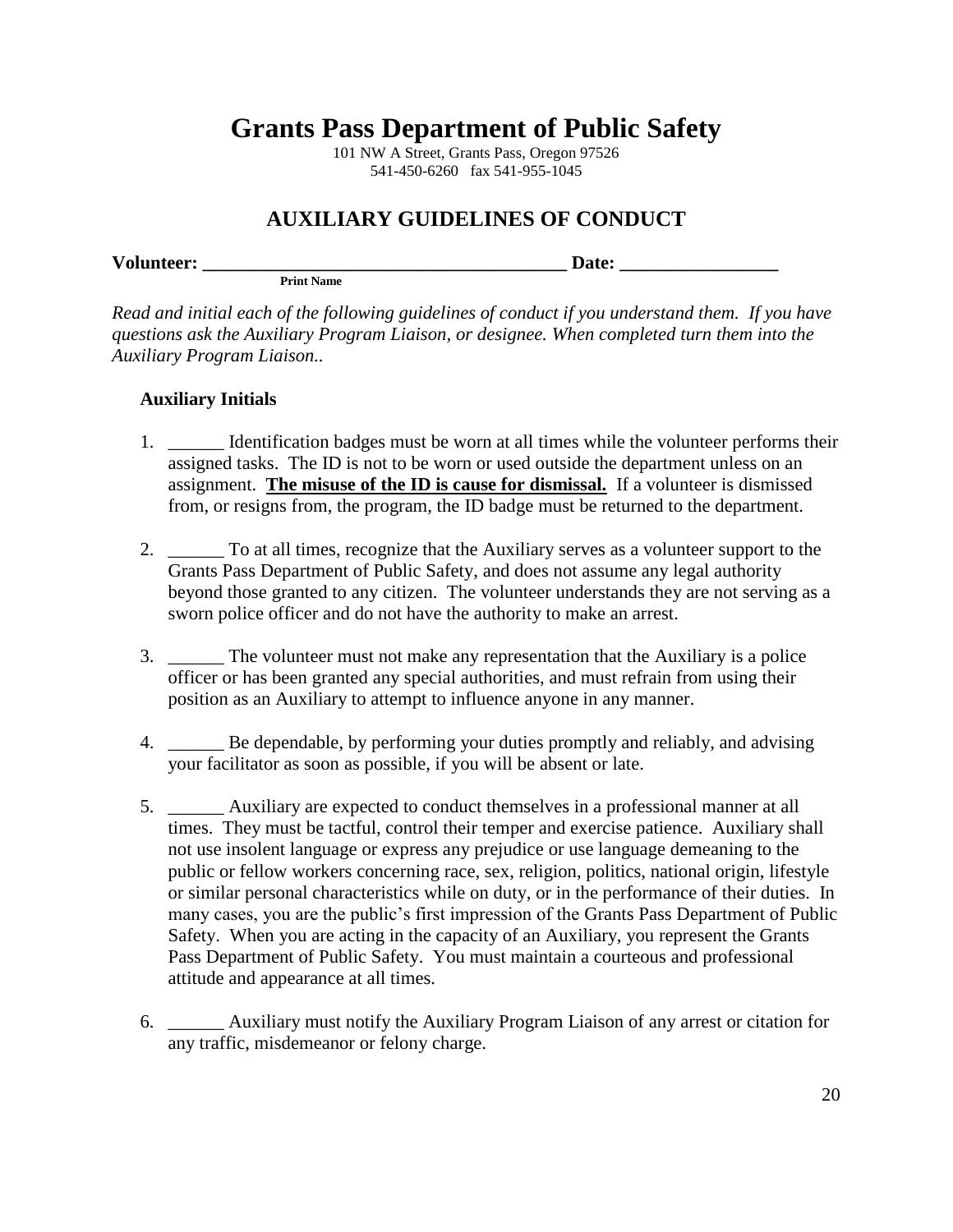- 7. \_\_\_\_\_\_ Volunteer must notify the Auxiliary Program Liaison upon terminating their involvement with the program, and participate in an exit interview/evaluation. Any ID, shirts, keys or equipment issued to the volunteer will be relinquished to the Auxiliary Program Liaison, or designee, at the time of the voluntary or involuntary termination.
- 8. \_\_\_\_\_\_ Be helpful to the public and the public safety department's paid staff by maintaining a good working relationship.
- 9. \_\_\_\_\_\_ Learn staff functions and refer the public to the appropriate individual, if necessary.
- 10. \_\_\_\_\_\_ Each volunteer is responsible for reporting hours to their Assistant Coordinator. Time and activity sheets must be filled out each working shift and submitted at the end of each month.
- 11. \_\_\_\_\_\_ Inform the Auxiliary Program Liaison or Assistant Coordinator when your time or knowledge may be insufficient to perform the task, as well as voicing concerns, observations and suggestions.
- 12. \_\_\_\_\_\_ Be cooperative, by accepting instructions, guidance, and suggestions from staff.
- 13. Use only the space, equipment, and materials authorized during your assignment and maintain their good working condition.
- 14. \_\_\_\_\_\_ Will not carry any firearms or weapons while acting in the capacity of an Auxiliary member for the Grants Pass Department of Public Safety.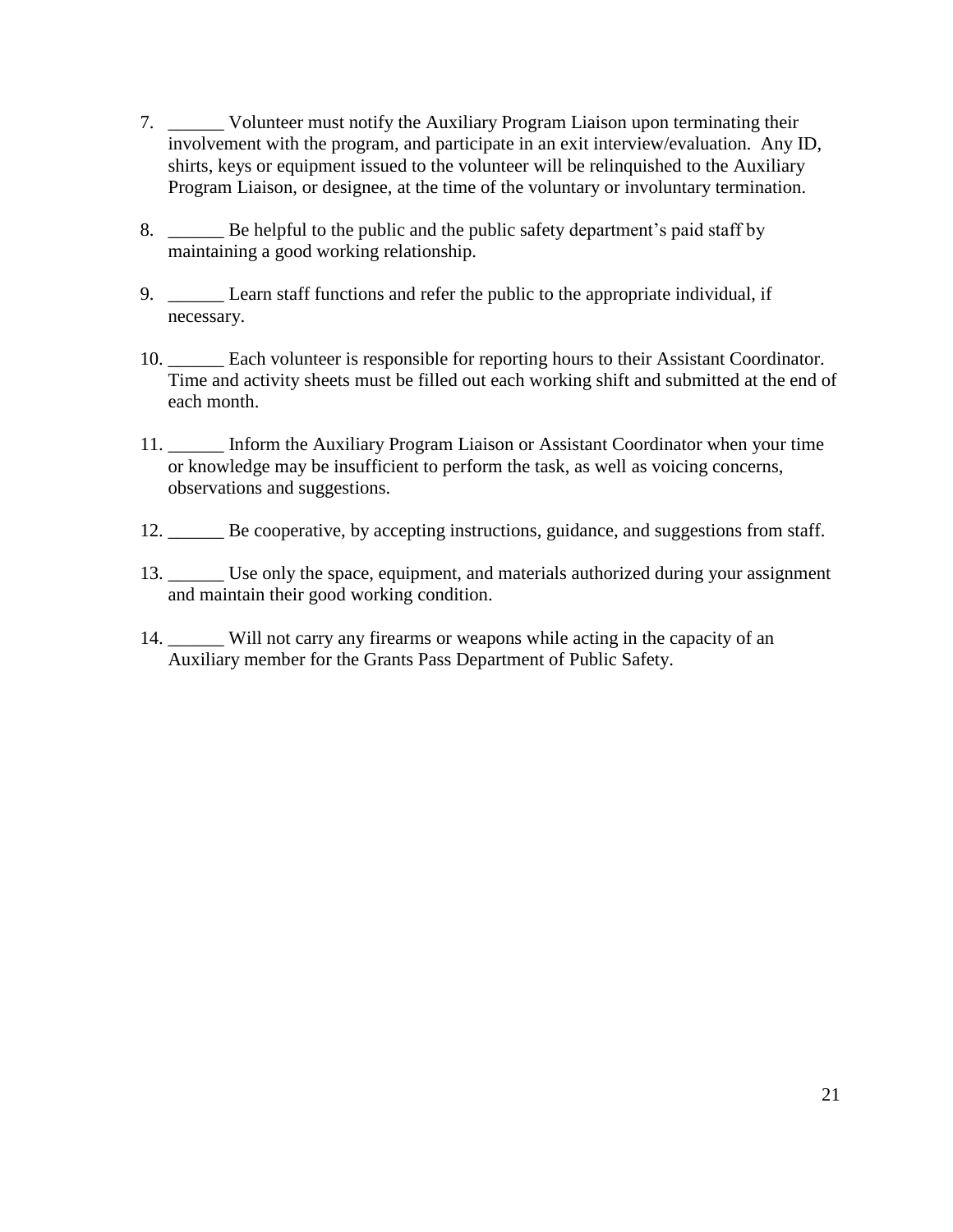101 NW A Street, Grants Pass, Oregon 97526 541-450-6260 fax 541-955-1045

#### **TERMINATION INFORMATION**

| <b>Volunteer:</b> |                   | 0.40<br>131 е |
|-------------------|-------------------|---------------|
|                   | <b>Print Name</b> |               |

*Read and initial each of the following guidelines for termination if you understand them. If you have questions ask the Auxiliary Program Liaison or designee. When completed turn them into the Auxiliary Program Liaison..*

#### **BEHAVIOR THAT MAY RESULT IN TERMINATION**

#### **Auxiliary Initials**

- 1. Disruptive behavior (poor attitude; flirting; repetitive arguments, etc.)
- 2. Release any confidential information.
- 3. \_\_\_\_\_\_ Sexual harassment, inappropriate touching, sexual or ethnic jokes, etc.
- 4. \_\_\_\_\_\_ using volunteer status or ID to solicit free goods, services or to exert any kind of police authority. This can subject you to criminal prosecution.
- 5. \_\_\_\_\_\_ Dishonesty, lying, cheating, stealing, etc. This can also subject you to criminal prosecution.
- 6. \_\_\_\_\_\_ Continuous, non-excused absences.
- 7. \_\_\_\_\_\_ Insubordination, disobeying a direct order.
- 8. **Ealsification of any information during application process.**
- 9. \_\_\_\_\_\_ Conviction of a crime, other than minor traffic offenses, while a part of the Auxiliary program.
- 10. \_\_\_\_\_\_ Consumption of intoxicating beverages while on duty or prior to responding to duty, or use of any illegal controlled substance, narcotics or hallucinogen.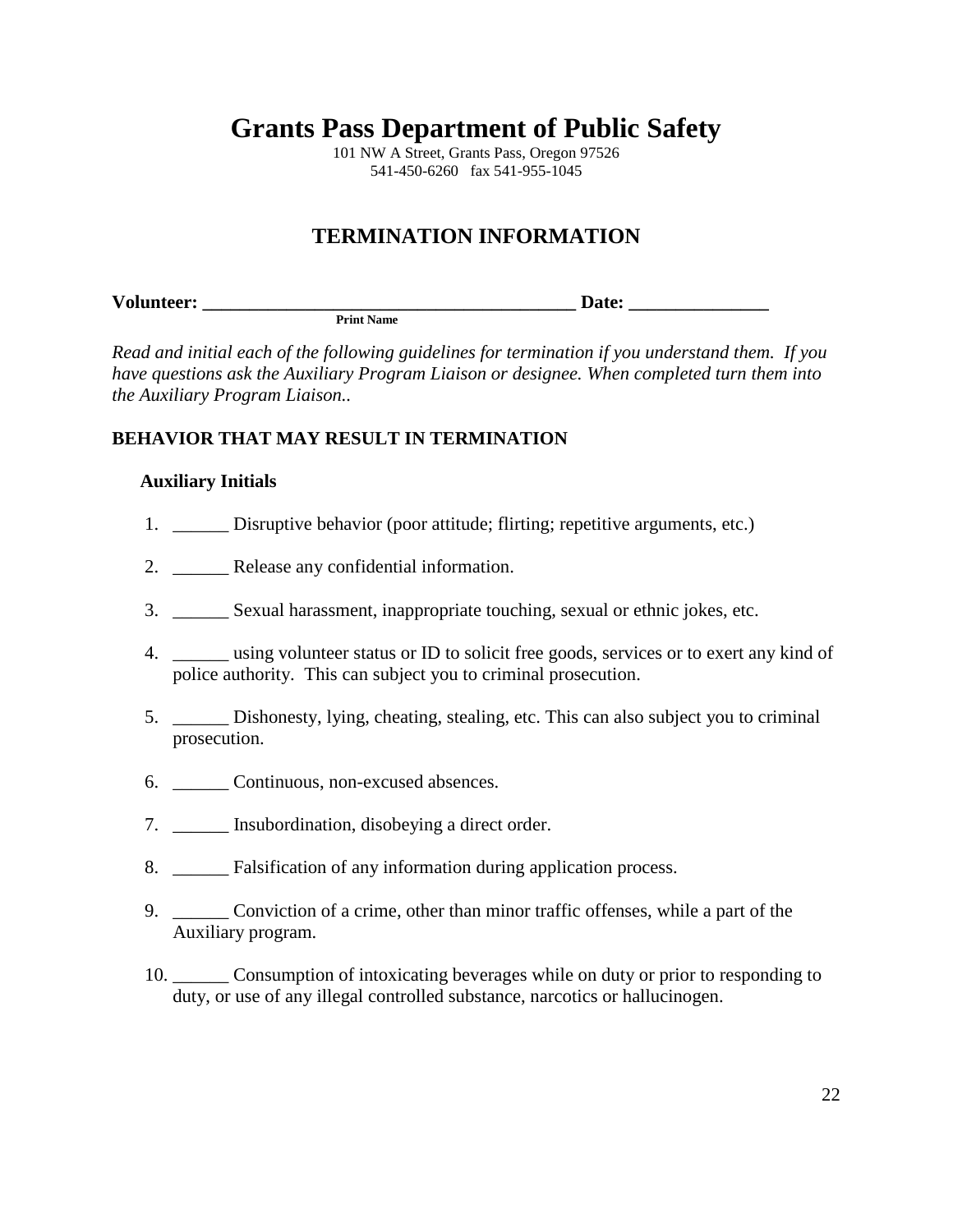101 NW A Street, Grants Pass, Oregon 97526 541-450-6260 fax 541-955-1045

#### **DISCIPLINE PROCESS**

| <b>Volunteer:</b> |                   | .Jater |  |
|-------------------|-------------------|--------|--|
|                   | <b>Print Name</b> |        |  |

*Read and initial each of the disciplinary processes if you understand them. If you have questions ask the Auxiliary Program Liaison or designee. When completed turn them into the Auxiliary Program Liaison..*

#### **Auxiliary Initials**

- 1. In the event the Grants Pass Department of Public Safety receives a complaint from a citizen or other member of the department about the conduct of an Auxiliary member, an investigation may be conducted under the direction of the Chief or his designee.
- 2. **Example 1.1** Members violating their oath of honor and/or trust by committing an offense punishable under the laws or statutes of the United States, the State of Oregon, the ordinances of the City of Grants Pass, provisions of the Auxiliary Manual, or who disobeys or fails to execute any lawful order, or who are incompetent and/or negligent in performing their duties are subject to counseling or disciplinary action.
- 3. \_\_\_\_\_\_ The Grants Pass Department of Public Safety may take corrective measures utilizing oral and/or written counseling, which is not to be considered as disciplinary actions. This process is used when the problem is a lack of understanding of the policies, regulations, procedures and requirements of the position, rather than intentional or unintentional disregard of the above. They are considered written documentation that the nature of the problem has been discussed with the member and by the member's signature the member is indicating his/her receipt of counseling regarding the problem.
- 4. Written reprimand, is used for minor offenses arising from the intentional disregard of policies, regulations, procedures, or requirements of the position. A written reprimand may also include a warning that if the problem persists, removal from the program may result.
- 5. \_\_\_\_\_\_ Removal. Auxiliary members are "At Will" volunteers and can be removed from the program at the sole discretion of the Chief, or his designee.
- 6. \_\_\_\_\_\_ Disciplinary actions shall be documented and permanently retained in the member's file.
- 7. \_\_\_\_\_\_ The volunteer understands that they do not have the right to continue their status or utilize appeal rights as a volunteer if terminated. The volunteer also understands that they are not an employee of the City of Grants Pass or any department within the City, and therefore is not eligible for any remuneration or benefits of any kind or nature.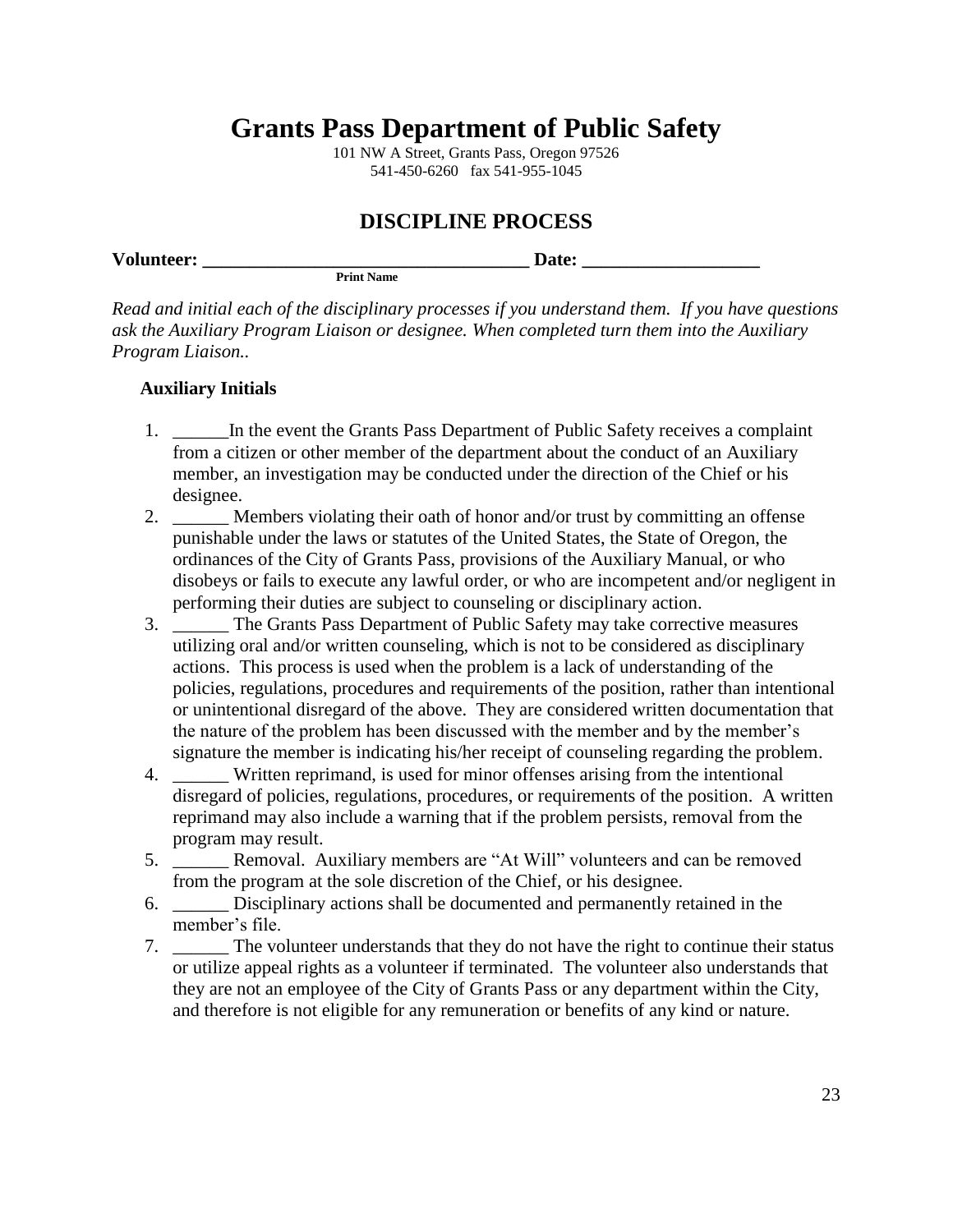101 NW A Street, Grants Pass, Oregon 97526 541 -450-6260 fax 541-955-1045

#### **NONDISCLOSURE CONFIDENTIALITY AGREEMENT**

*Read and sign this agreement if you understand. If you have questions ask the Auxiliary Program Liaison or designee.. When completed turn them into the Auxiliary Program Liaison..*

The nature of the work of the public safety department requires a strict rule of confidentiality for all volunteers. No information gained as a result of your volunteering with the Grants Pass Department of Public Safety may be divulged to anyone outside the department. Failure to comply with this rule may result in termination or possible criminal prosecution.

The undersigned agrees to the work relationship and all guidelines of conduct, procedures, and duties as described previously in this Auxiliary Manual.

Date:  $\Box$ 

Print Name

Volunteer: \_\_\_\_\_\_\_\_\_\_\_\_\_\_\_\_\_\_\_\_\_\_\_\_ / \_\_\_\_\_\_\_\_\_\_\_\_\_\_\_\_\_\_\_\_\_\_\_\_\_\_\_\_\_\_\_\_\_

Auxiliary Liaison:\_\_\_\_\_\_\_\_\_\_\_\_\_\_\_\_\_\_\_\_\_\_\_\_\_\_\_\_\_\_\_\_\_\_\_\_\_\_\_\_\_\_\_\_\_\_\_\_\_\_\_\_\_

Signature